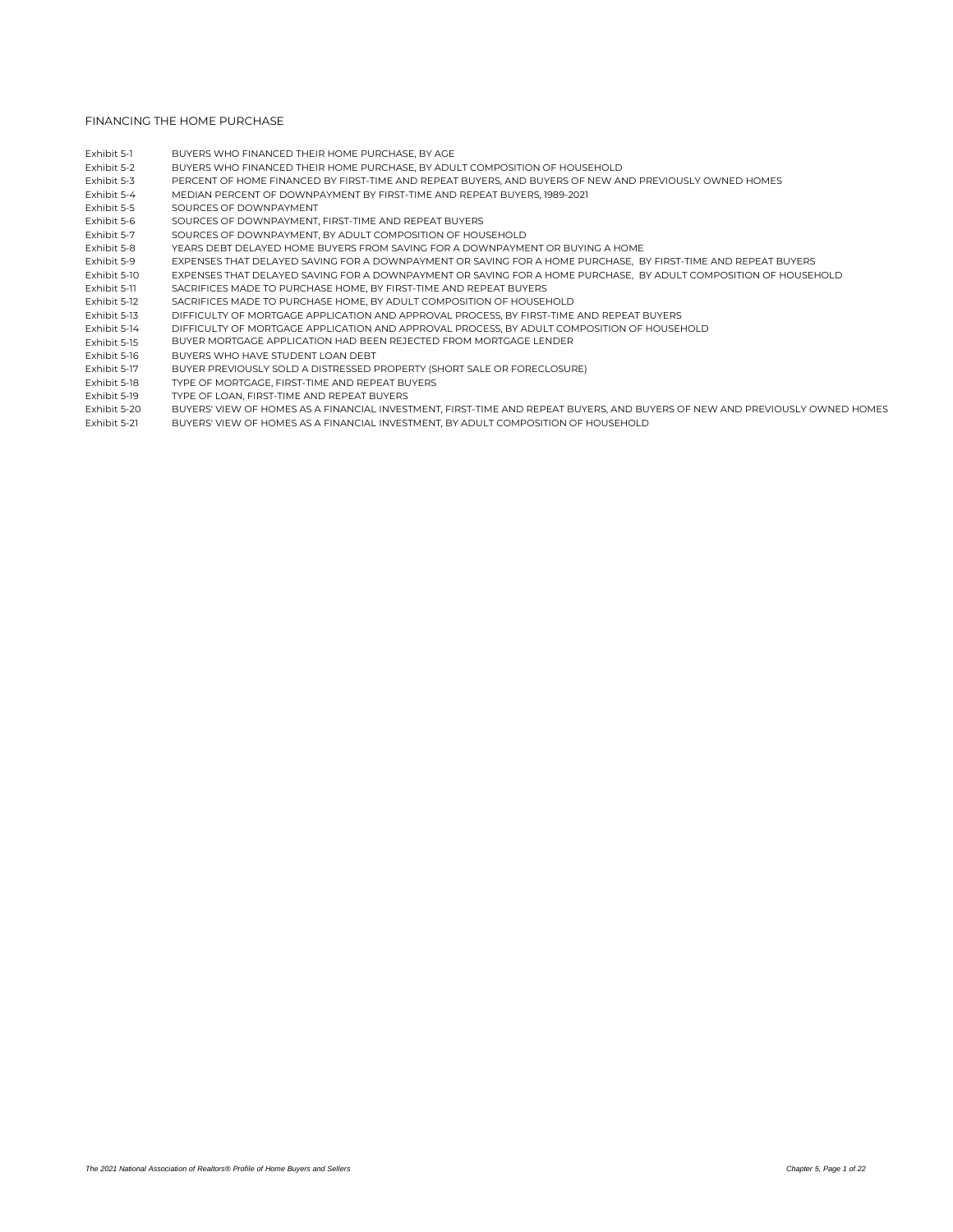Exhibit 5-1 **BUYERS WHO FINANCED THEIR HOME PURCHASE, BY AGE** *(Percentage Distribution)*

### **Indiana**

| <b>All Buyers</b> | 94%  |
|-------------------|------|
| 18 to 24          | 100% |
| 25 to 44          | 98%  |
| 45 to 64          | 9.5% |
| 65 or older       | 81%  |

**94% 100% 98% 95% 81% 0% 20% 40% 60% 80% 100% All Buyers 18 to 24 25 to 44 45 to 64 65 or older PURCHASE, BY AGE** *(Percent of Respondents)* **Indiana**

**Age**

**BUYERS WHO FINANCED THEIR HOME** 

| <b>All Buyers</b> | 87% |
|-------------------|-----|
| 18 to 44          | 97% |
| 45 to 64          | 86% |
| 65 or older       | 68% |





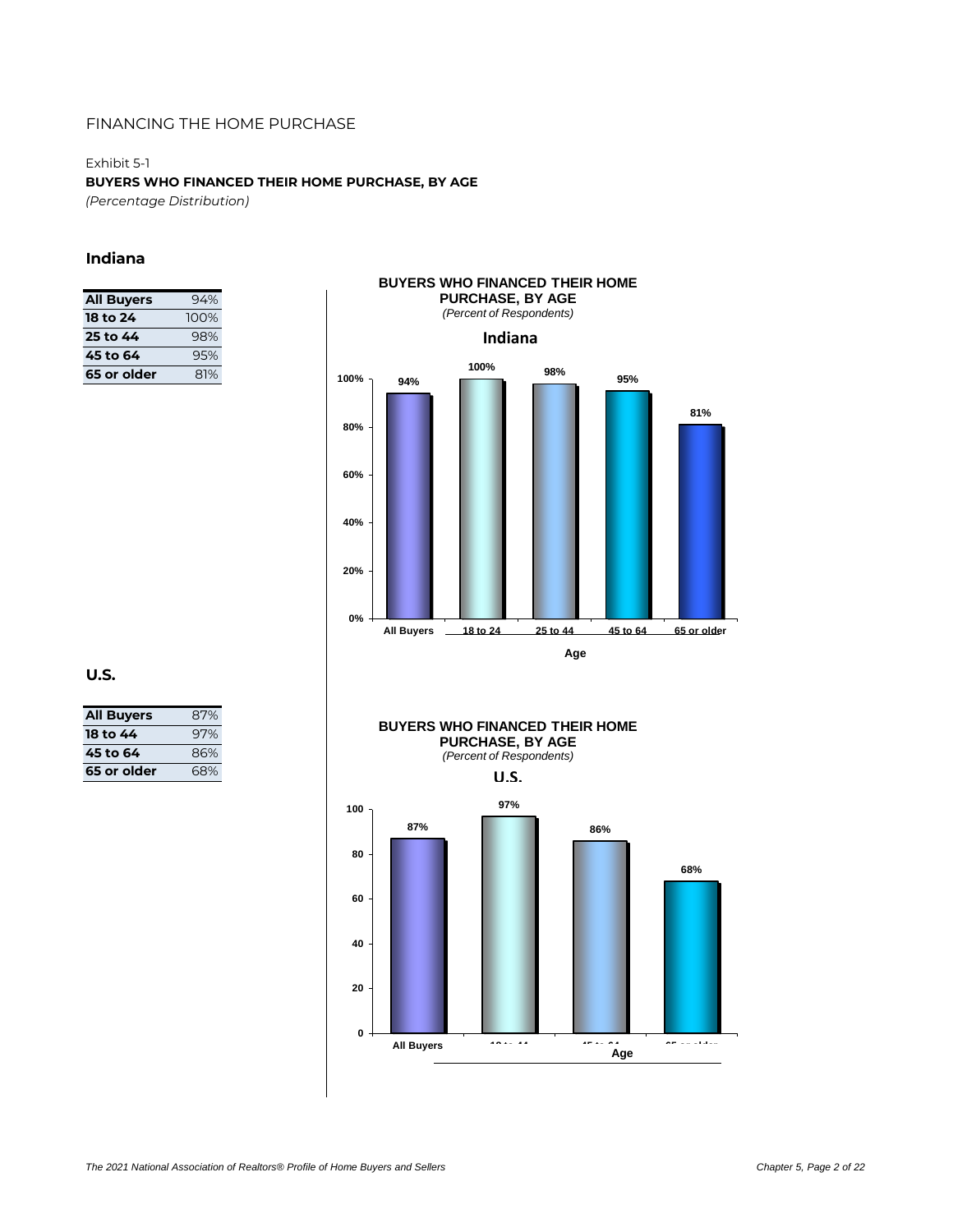### Exhibit 5-2

**BUYERS WHO FINANCED THEIR HOME PURCHASE, BY ADULT COMPOSITION OF HOUSEHOLD** *(Percentage Distribution)*

# **Indiana**

|                          |            | <b>ADULT COMPOSITION OF HOUSEHOLD</b> |                                          |      |        |              |  |  |  |  |  |  |  |
|--------------------------|------------|---------------------------------------|------------------------------------------|------|--------|--------------|--|--|--|--|--|--|--|
|                          |            | <b>Married</b>                        | <b>Single Unmarried</b><br><b>Single</b> |      |        |              |  |  |  |  |  |  |  |
|                          | All Buyers | couple                                | female                                   | male | couple | <b>Other</b> |  |  |  |  |  |  |  |
| <b>All Buyers</b>        | 94%        | 94%                                   | 90%                                      | 100% | 95%    | 100%         |  |  |  |  |  |  |  |
| <b>First-time Buyers</b> | 97         | 95                                    | 100                                      | 100  | 100    | 100          |  |  |  |  |  |  |  |
| <b>Repeat Buyers</b>     | 92         | 93                                    | 83                                       | 100  | 87     | 100          |  |  |  |  |  |  |  |

|                          |                   | <b>ADULT COMPOSITION OF HOUSEHOLD</b><br><b>Single Unmarried</b> |               |      |        |              |  |  |  |  |  |  |
|--------------------------|-------------------|------------------------------------------------------------------|---------------|------|--------|--------------|--|--|--|--|--|--|
|                          |                   | <b>Married</b>                                                   |               |      |        |              |  |  |  |  |  |  |
|                          | <b>All Buyers</b> | couple                                                           | <b>female</b> | male | couple | <b>Other</b> |  |  |  |  |  |  |
| <b>All Buyers</b>        | 87%               | 88%                                                              | 84%           | 86%  | 94%    | 83%          |  |  |  |  |  |  |
| <b>First-time Buyers</b> | 96                | 97                                                               | 95            | 93   | 98     | 90           |  |  |  |  |  |  |
| <b>Repeat Buyers</b>     | 83                | 84                                                               | 79            | 80   | 87     | 79           |  |  |  |  |  |  |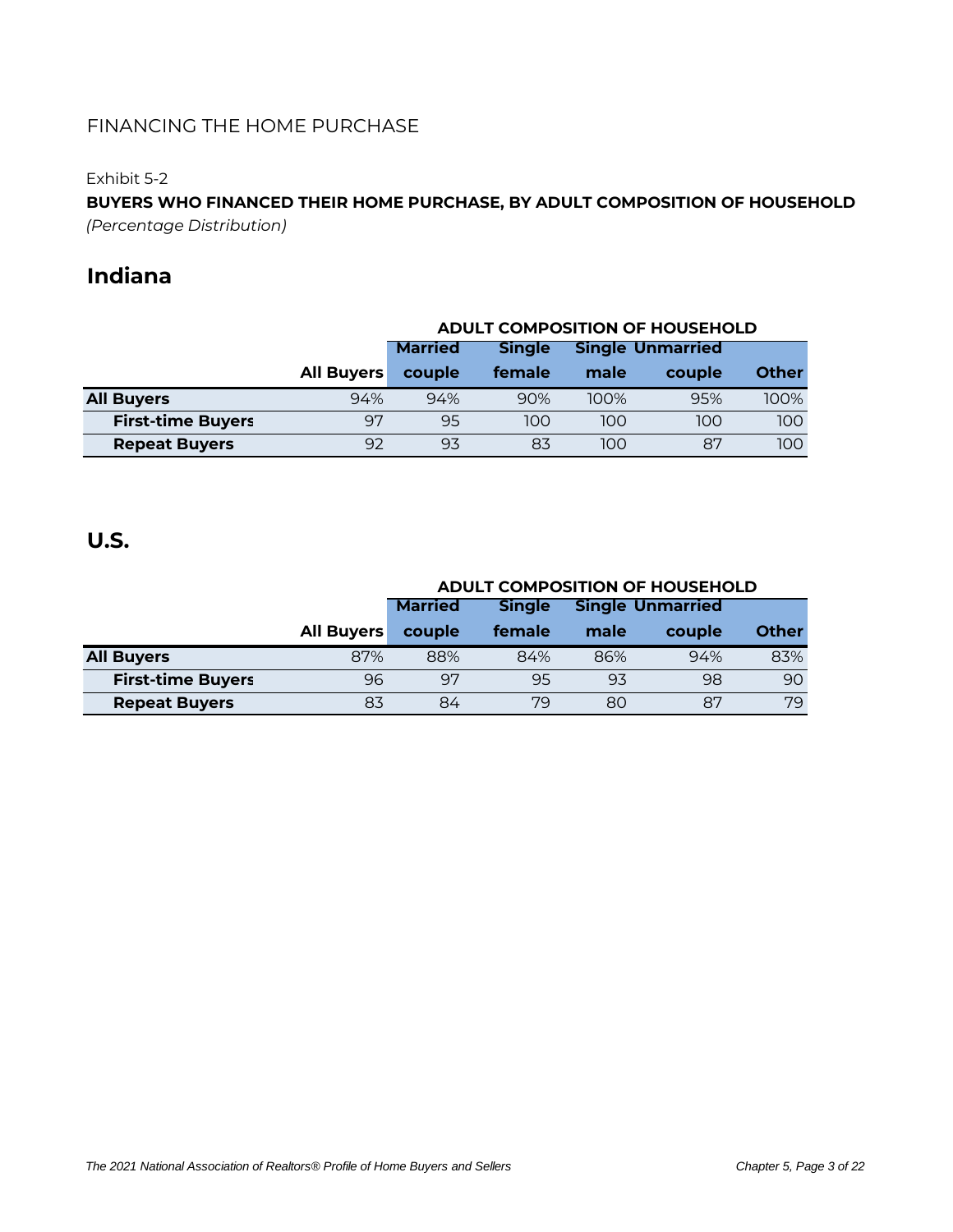### Exhibit 5-3

**PERCENT OF HOME FINANCED BY FIRST-TIME AND REPEAT BUYERS, AND BUYERS OF NEW AND PREVIOUSLY OWNED HOMES**

*(Percentage Distribution)*

# **Indiana**

|                                |                   |        |               |            | <b>BUYERS OF</b>         |
|--------------------------------|-------------------|--------|---------------|------------|--------------------------|
|                                |                   | First- | Repeat        | <b>New</b> | <b>Previously</b>        |
|                                | <b>All Buyers</b> | time   | <b>Buyers</b> |            | <b>Homes Owned Homes</b> |
| Less than 50%                  | 14%               | 10%    | 17%           | 8%         | 15%                      |
| 50% to 59%                     | 5                 |        | 8             | 31         | 3                        |
| 60% to 69%                     | 4                 | $\ast$ | 6             | 8          | $\overline{3}$           |
| 70% to 79%                     | 7                 | 4      | 8             | 8          | 7                        |
| 80% to 89%                     | 22                | 7      | 30            | 8          | 23                       |
| 90% to 94%                     | 17                | 23     | 13            | 23         | 16                       |
| 95% to 99%                     | 18                | 30     | 11            | 8          | 19                       |
| 100% - Financed the entire     | 13                | 23     | 8             | 8          | 14                       |
| purchase price with a          |                   |        |               |            |                          |
| <b>Median percent financed</b> | 89%               | 96%    | 84%           | 74%        | 90%                      |

*\* Less than 1 percent*

|                                |               |        |               | <b>BUYERS OF</b>  |                          |  |  |  |
|--------------------------------|---------------|--------|---------------|-------------------|--------------------------|--|--|--|
|                                | All           | First- | Repeat        | <b>New</b>        | <b>Previously</b>        |  |  |  |
|                                | <b>Buyers</b> | time   | <b>Buyers</b> |                   | <b>Homes Owned Homes</b> |  |  |  |
| Less than 50%                  | 11%           | 7%     | 14%           | 17%               | 10%                      |  |  |  |
| 50% to 59%                     | 5             |        | 7             | 7                 | 5                        |  |  |  |
| 60% to 69%                     | 5             | 2      | 6             | 6                 | 4                        |  |  |  |
| 70% to 79%                     | 13            | 8      | 16            | $12 \overline{ }$ | 13                       |  |  |  |
| 80% to 89%                     | 24            | 20     | 27            | 22                | 25                       |  |  |  |
| 90% to 94%                     | 15            | 20     | 12            | 14                | 15                       |  |  |  |
| 95% to 99%                     | 17            | 29     | 10            | 14                | 18                       |  |  |  |
| 100% - Financed the entire     | 10            | 14     | 8             | 9                 | 10                       |  |  |  |
| purchase price with a          |               |        |               |                   |                          |  |  |  |
| <b>Median percent financed</b> | 87%           | 93%    | 83%           | 84%               | 87%                      |  |  |  |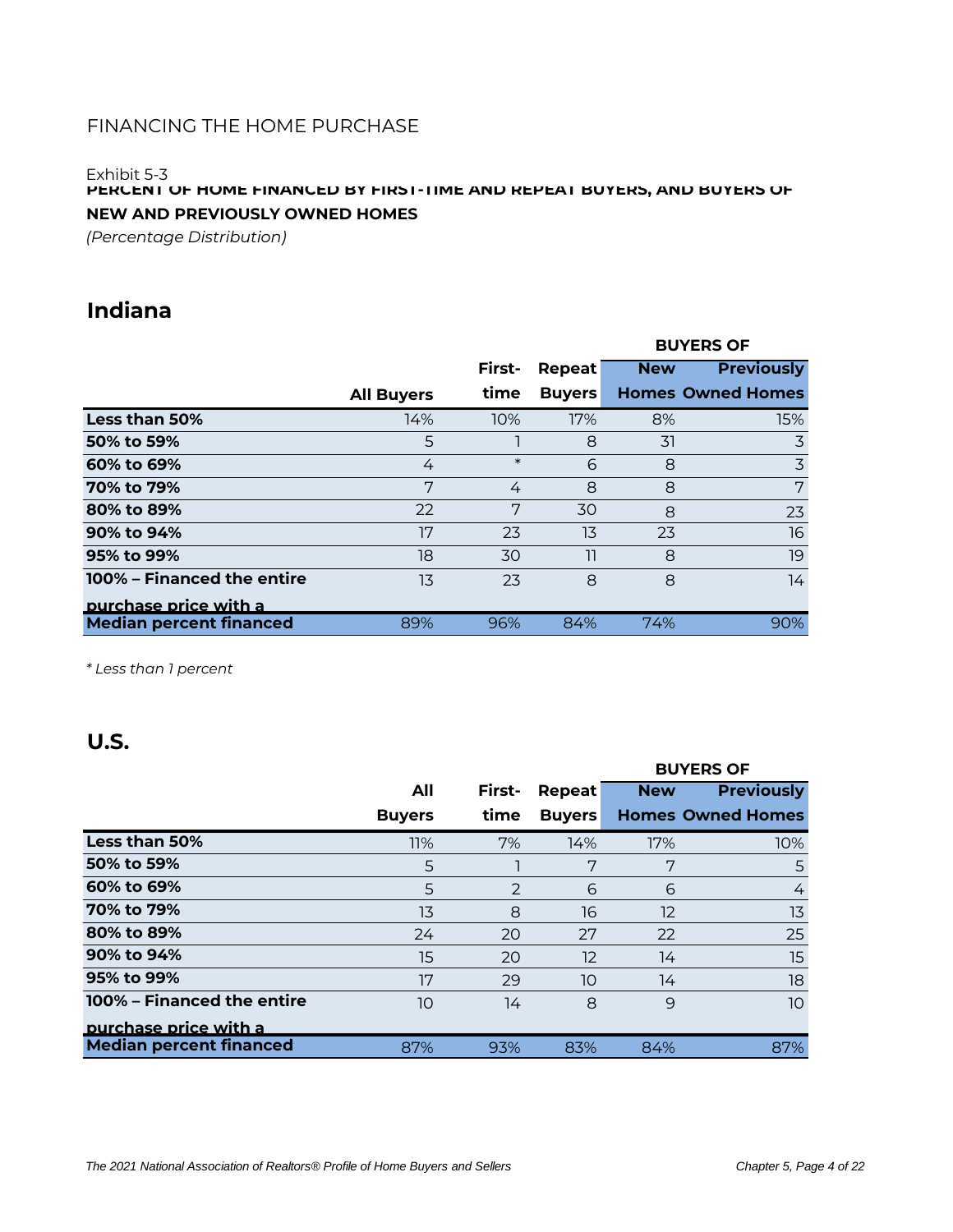#### Exhibit 5-4

#### *(Percentage Distribution)* **MEDIAN PERCENT OF DOWNPAYMENT BY FIRST-TIME AND REPEAT BUYERS, 1989-2021**

|      |     |     | All Buyer First-tim Repeat Buyers |  |
|------|-----|-----|-----------------------------------|--|
| 1989 | 20% | 10% | 23%                               |  |
| 1991 | 11% | 7%  | 20%                               |  |
| 1993 | 12% | 6%  | 20%                               |  |
| 1995 | 10% | 5%  | 20%                               |  |
| 1997 | 13% | 9%  | 21%                               |  |
| 1999 | 10% | 3%  | 19%                               |  |
| 2001 | 18% | 6%  | 25%                               |  |
| 2003 | 16% | 6%  | 23%                               |  |
| 2004 | 13% | 3%  | 22%                               |  |
| 2005 | 13% | 2%  | 21%                               |  |
| 2006 | 9%  | 2%  | 16%                               |  |
| 2007 | 9%  | 3%  | 16%                               |  |
| 2008 | 9%  | 4%  | 15%                               |  |
| 2009 | 8%  | 4%  | 15%                               |  |
| 2010 | 8%  | 4%  | 16%                               |  |
| 2011 | 11% | 5%  | 15%                               |  |
| 2012 | 9%  | 4%  | 13%                               |  |
| 2013 | 10% | 5%  | 14%                               |  |
| 2014 | 10% | 6%  | 13%                               |  |
| 2015 | 10% | 6%  | 14%                               |  |
| 2016 | 10% | 6%  | 11%                               |  |
| 2017 | 10% | 5%  | 14%                               |  |
| 2018 | 13% | 7%  | 16%                               |  |
| 2019 | 12% | 6%  | 16%                               |  |
| 2020 | 12% | 7%  | 16%                               |  |
| 2021 | 13% | 7%  | 17%                               |  |
|      |     |     |                                   |  |

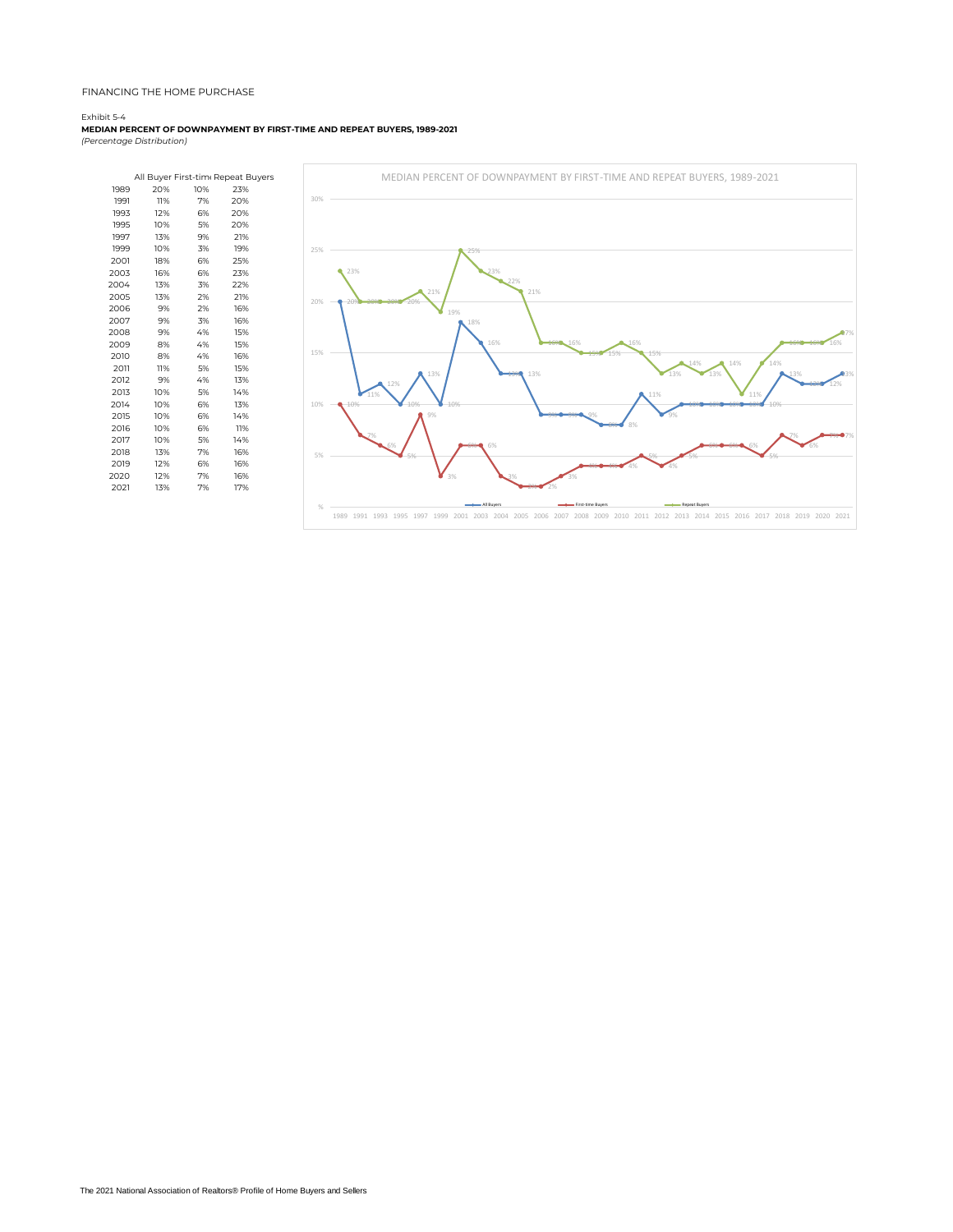Exhibit 5-5 **SOURCES OF DOWNPAYMENT** *(Percent of Respondents Among those who Made a Downpayment)*

#### **U.S.**

|                                            | 2000      | 2002           | 2003            | 2005           | 2006           | 2007         | 2008           | 2009      | 2010           | 2011           | 2012           | 2013           | 2014           | 2015                     | 2016                    | 2017            | 2018                    | 2019         | 2020            | 2021           |
|--------------------------------------------|-----------|----------------|-----------------|----------------|----------------|--------------|----------------|-----------|----------------|----------------|----------------|----------------|----------------|--------------------------|-------------------------|-----------------|-------------------------|--------------|-----------------|----------------|
| <b>Savings</b>                             | 57        | 57             | 49              | 50             | 50             | 52           | 56             | 54        | 66             | 67             | 65             | 64             | 65             | 60                       | 61                      | 59              | 58                      | 60           | 58              | 61             |
| Proceeds from sale of primary              |           |                |                 |                |                |              |                |           |                |                |                |                |                |                          |                         |                 |                         |              |                 |                |
| residence                                  | 35        | 37             | 37              | 43             | 44             | 43           | 34             | 23        | 22             | 26             | 25             | 31             | 33             | 38                       | 35                      | 38              | 39                      | 38           | 38              | 38             |
| Gift from relative or friend               | 13        | 14             | 12              | 11             | $\mathbf{q}$   | 10           | 13             | 14        | 18             | 14             | 14             | 14             | 14             | 13                       | 13                      | 13              | 12                      | 13           | 10 <sup>°</sup> | 12             |
| Sale of stocks or bonds                    | <b>NA</b> | 3              | 6               | 6              | $\mathbf{z}$   | 8            | 8              | 6.        | 7              | 10             | 8              | 9              | 9              | 8                        | 4                       | $6\overline{6}$ | $\mathbf{z}$            | 8            | $\mathbf{z}$    | $\overline{9}$ |
|                                            |           |                |                 |                |                |              |                |           |                |                |                |                |                |                          |                         |                 |                         |              |                 |                |
| 401k/pension fund including a loan         | 5         | 5              | 5               | 5              | $\Delta$       | $\Delta$     |                | 5         | 7              | 8              | 9              | $\mathbf{a}$   | 9              | 8                        | 9                       | 8               |                         |              |                 | 7              |
| Inheritance                                | 3         | 3              | $\overline{z}$  | $\overline{3}$ | $\overline{ }$ |              |                |           |                | $\overline{a}$ | 4              |                | 4              | 5                        | 4                       |                 |                         |              |                 |                |
| <b>Tax Refund</b>                          | <b>NA</b> | <b>NA</b>      | NA.             | <b>NA</b>      | <b>NA</b>      | <b>NA</b>    | <b>NA</b>      | <b>NA</b> | <b>NA</b>      | <b>NA</b>      | <b>NA</b>      | <b>NA</b>      | <b>NA</b>      | <b>NA</b>                | <b>NA</b>               | $\Delta$        | $\overline{\mathbf{z}}$ | 4            | $\overline{z}$  |                |
| Proceeds from sale of real estate          |           |                |                 |                |                |              |                |           |                |                |                |                |                |                          |                         |                 |                         |              |                 |                |
| other than primary residence               | <b>NA</b> | <b>NA</b>      | <b>NA</b>       | <b>NA</b>      | 3              |              | $\overline{z}$ |           | $\overline{z}$ | $\overline{z}$ |                |                | $\overline{z}$ | $\overline{z}$           | $\overline{z}$          | 3               | 3                       | 3            | 3               | 3              |
|                                            |           |                |                 |                |                |              |                |           |                |                |                |                |                |                          |                         |                 |                         |              |                 |                |
| <b>Individual Retirement Account (IRA)</b> |           | $\overline{z}$ |                 |                |                |              |                |           |                |                | 5              |                |                |                          |                         |                 |                         |              |                 |                |
| <b>Equity from primary residence</b>       |           |                |                 |                |                |              |                |           |                |                |                |                |                |                          |                         |                 |                         |              |                 |                |
| buyer continues to own                     | <b>NA</b> | <b>NA</b>      | NA.             | <b>NA</b>      | 5              |              |                |           |                | 3              | $\overline{2}$ |                |                |                          |                         |                 |                         |              |                 |                |
| Loan from relative or friend               | 4         | 3              | 5               | $\overline{5}$ | $\Delta$       | $\mathbf{z}$ | 5              |           | 6              | 5              | $\Delta$       | $\Lambda$      | 4              | 3                        | 3                       | $\overline{z}$  | $\overline{A}$          | $\mathbf{z}$ |                 |                |
| Loan or financial assistance from          |           |                |                 |                |                |              |                |           |                |                |                |                |                |                          |                         |                 |                         |              |                 |                |
| source other than employer                 | <b>NA</b> | <b>NA</b>      | N <sub>A</sub>  | <b>NA</b>      | <b>NA</b>      | <b>NA</b>    | <b>NA</b>      | <b>NA</b> | <b>NA</b>      | $\overline{z}$ | $\overline{2}$ |                |                |                          |                         |                 |                         |              |                 |                |
| Loan from financial institution other      |           |                |                 |                |                |              |                |           |                |                |                |                |                |                          |                         |                 |                         |              |                 |                |
| than a mortgage                            | <b>NA</b> | <b>NA</b>      | <b>NA</b>       | 6              | $\overline{2}$ |              |                |           |                |                |                |                |                |                          |                         |                 |                         |              |                 |                |
| Loan or financial assistance through       |           |                |                 |                |                |              |                |           |                |                |                |                |                |                          |                         |                 |                         |              |                 |                |
| employer                                   | <b>NA</b> | <b>NA</b>      | <b>NA</b>       | <b>NA</b>      | <b>NA</b>      | <b>NA</b>    | <b>NA</b>      | <b>NA</b> | <b>NA</b>      |                |                | $\overline{2}$ |                |                          |                         | <b>NA</b>       | <b>NA</b>               |              |                 |                |
| Other                                      | 8         | $\overline{7}$ | $6\overline{6}$ | $\overline{7}$ | $\Delta$       |              |                |           | 4              |                | 4              |                | $\lambda$      | $\overline{\phantom{a}}$ | $\overline{\mathbf{z}}$ |                 |                         |              |                 |                |

NA=Not asked \* Less than 1 percent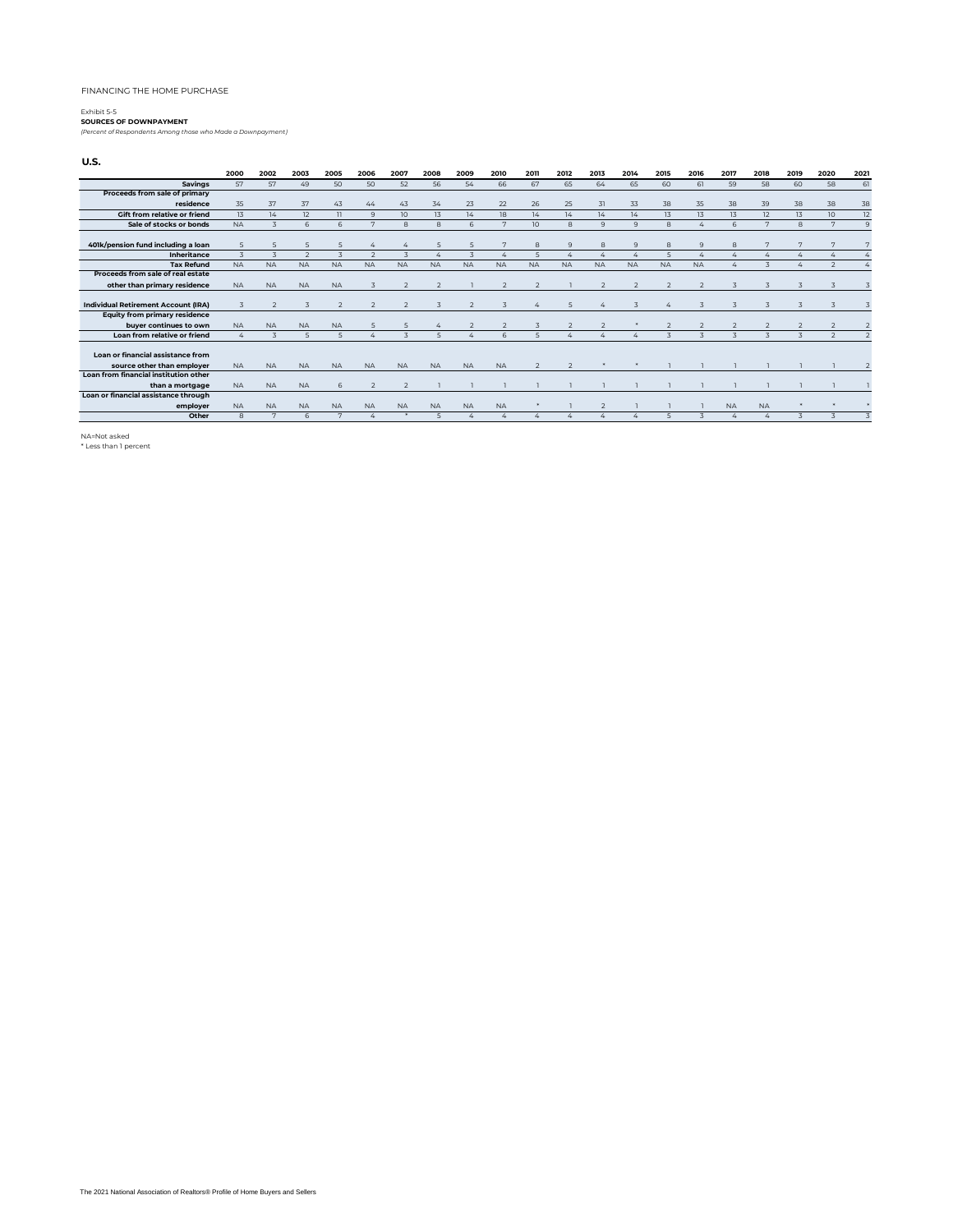#### Exhibit 5-6

#### **SOURCES OF DOWNPAYMENT, FIRST-TIME AND REPEAT BUYERS**

*(Percent of Respondents Among those who Made a Downpayment)*

#### **Indiana**

|                                                                | All                      | <b>First-time</b> | Repeat        |
|----------------------------------------------------------------|--------------------------|-------------------|---------------|
|                                                                | <b>Buyers</b>            | <b>Buyers</b>     | <b>Buyers</b> |
| <b>Savings</b>                                                 | 57%                      | 77%               | 48%           |
| Proceeds from sale of primary residence                        | 39                       | 3                 | 57            |
| Gift from relative or friend                                   | 10                       | 22                | 4             |
| Sale of stocks or bonds                                        | 4                        | 5                 | 3             |
| 401k/pension fund including a loan                             | 5                        | 10                | 3             |
| Loan from relative or friend                                   |                          | 3                 |               |
| Equity from primary residence buyer continue to own            |                          | $\star$           |               |
| <b>Inheritance</b>                                             | 3                        | $\mathcal{P}$     | 4             |
| <b>Tax Refund</b>                                              | 4                        | 12                |               |
| <b>Individual Retirement Account (IRA)</b>                     |                          | 2                 |               |
| Loan or financial assistance from source other than employer   |                          | $\mathcal{P}$     |               |
| Proceeds from sale of real estate other than primary residence | 3                        | $\star$           |               |
| Loan from financial institution other than a mortgage          | $\ast$                   | $\star$           |               |
| Loan or financial assistance through employer                  | $\star$                  | $\star$           |               |
| Other                                                          | $\overline{\phantom{0}}$ | 3                 |               |

#### **U.S.**

|                                                                | All           | <b>First-time</b> | Repeat        |
|----------------------------------------------------------------|---------------|-------------------|---------------|
|                                                                | <b>Buyers</b> | <b>Buyers</b>     | <b>Buyers</b> |
| Other                                                          | 3%            | 4%                | 2%            |
| Loan or financial assistance through employer                  | $\ast$        | $\star$           |               |
| Loan from financial institution other than a mortgage          | 1%            | 1%                | 1%            |
| Loan or financial assistance from source other than employer   | 2%            | 3%                | 1%            |
| Equity from primary residence buyer continues to own           | 2%            | 1%                | 3%            |
| Loan from relative or friend                                   | 2%            | 4%                | 2%            |
| Proceeds from sale of real estate other than primary residence | 3%            | 1%                | 5%            |
| <b>Individual Retirement Account (IRA)</b>                     | 3%            | 4%                | 3%            |
| <b>Tax refund</b>                                              | 4%            | 8%                | 2%            |
| <b>Inheritance</b>                                             | 4%            | 5%                | 3%            |
| 401k/pension fund including a loan                             | 7%            | 10%               | 6%            |
| Sale of stocks or bonds                                        | 9%            | 12%               | 7%            |
| Gift from relative or friend                                   | 12%           | 24%               | 6%            |
| Proceeds from sale of primary residence                        | 38%           | 3%                | 56%           |
| Savings                                                        | 61%           | 83%               | 50%           |

*\* Less than 1 percent*

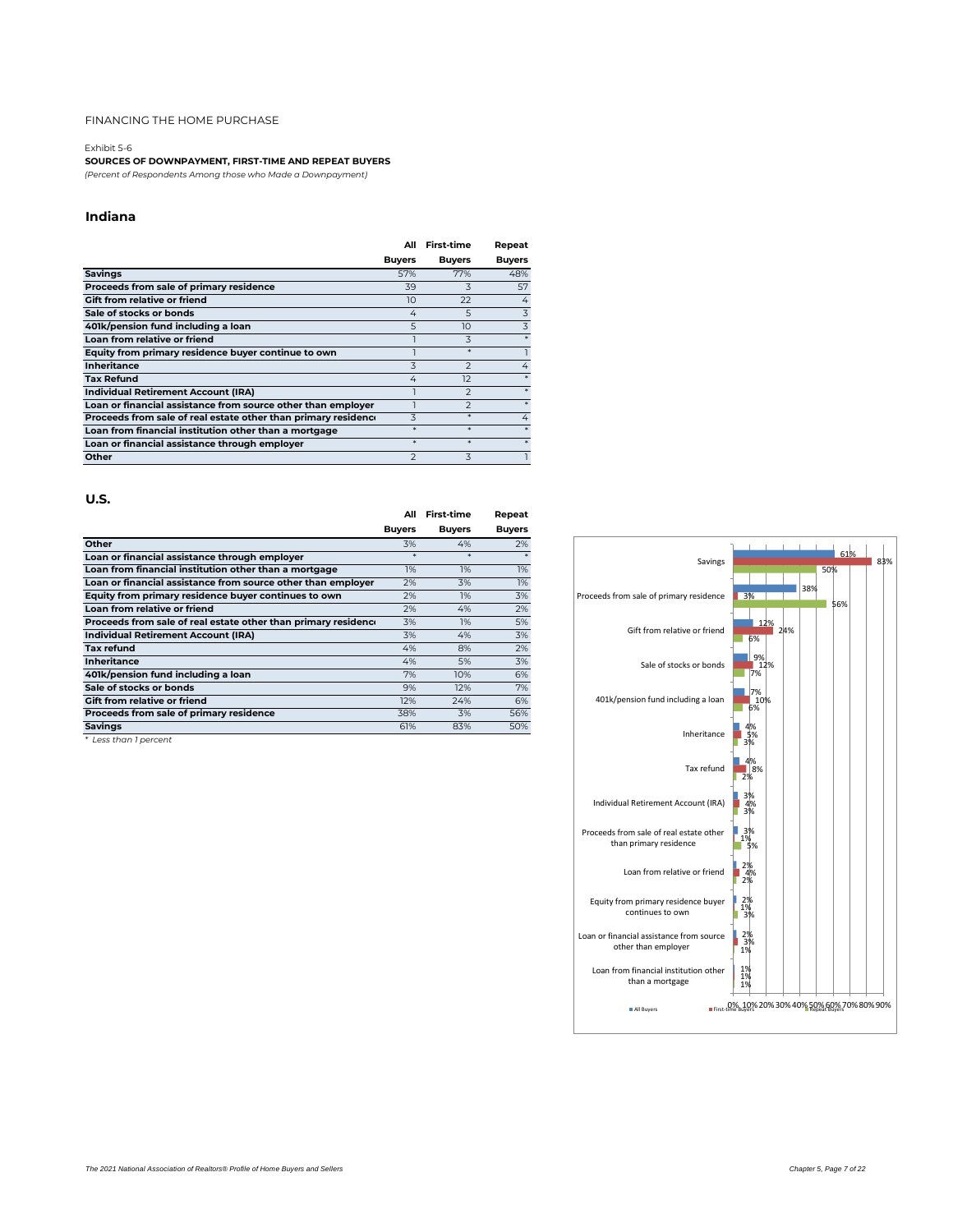Exhibit 5-7

#### **SOURCES OF DOWNPAYMENT, BY ADULT COMPOSITION OF HOUSEHOLD**

*(Percent of Respondents Among those who Made a Downpayment)*

# **Indiana**

|                                                                   | <b>ADULT COMPOSITION OF HOUSEHOLD</b> |                |                                |                       |                            |              |  |  |  |  |  |
|-------------------------------------------------------------------|---------------------------------------|----------------|--------------------------------|-----------------------|----------------------------|--------------|--|--|--|--|--|
|                                                                   | <b>All Buyers</b>                     | <b>Married</b> | <b>Single</b><br>couple female | <b>Single</b><br>male | <b>Unmarried</b><br>couple | <b>Other</b> |  |  |  |  |  |
| <b>Savings</b>                                                    | 57%                                   | 56%            | 50%                            | 80%                   | 63%                        | 67%          |  |  |  |  |  |
| Proceeds from sale of primary residence                           | 39                                    | 45             | 39                             | 20                    | 19                         |              |  |  |  |  |  |
| <b>Gift from relative or friend</b>                               | 10                                    | 5              | 17                             | 13                    | 13                         | 67           |  |  |  |  |  |
| Sale of stocks or bonds                                           | 4                                     | 4              | 6                              | $\ast$                | 6                          | $*$          |  |  |  |  |  |
| 401k/pension fund including a loan                                | 5                                     | 5              | 8                              | $\ast$                | 13                         | $\ast$       |  |  |  |  |  |
| Loan from relative or friend                                      |                                       | $\ast$         | 3                              | 7                     | $*$                        | $\star$      |  |  |  |  |  |
| Equity from primary residence buyer continue<br>to own            |                                       |                | $\ast$                         | $\ast$                | $\ast$                     | $\ast$       |  |  |  |  |  |
| <b>Inheritance</b>                                                | 3                                     | 4              | 6                              | $\ast$                | $*$                        | $\ast$       |  |  |  |  |  |
| <b>Tax refund</b>                                                 | 4                                     | 4              | 6                              | 7                     | $\ast$                     | $\ast$       |  |  |  |  |  |
| <b>Individual Retirement Account (IRA)</b>                        |                                       |                | $\ast$                         | $\ast$                | $*$                        | $\ast$       |  |  |  |  |  |
| Loan or financial assistance from source other tl                 |                                       |                | $\ast$                         | $\ast$                | $\ast$                     | $\ast$       |  |  |  |  |  |
| Proceeds from sale of real estate other than<br>primary residence | 3                                     |                | 6                              | $\ast$                | 13                         | $*$          |  |  |  |  |  |
| Loan from financial institution other than a<br>mortgage          | $\ast$                                | $\ast$         | $\ast$                         | $\ast$                | $\ast$                     | $\ast$       |  |  |  |  |  |
| Loan or financial assistance through employer                     | $\ast$                                | $\ast$         | $\ast$                         | $\ast$                | $\ast$                     | $\ast$       |  |  |  |  |  |
| <b>Other</b>                                                      | $\overline{2}$                        | 2              | 3                              | $\ast$                | $\ast$                     | $\star$      |  |  |  |  |  |

### **U.S.**

#### **ADULT COMPOSITION OF HOUSEHOLD**

|                                                                    | <b>Married</b> | <b>Single</b>  | <b>Single</b>  | <b>Unmarried</b> |              |
|--------------------------------------------------------------------|----------------|----------------|----------------|------------------|--------------|
| <b>All Buyers</b>                                                  |                | couple female  | male           | couple           | <b>Other</b> |
| <b>Savings</b><br>61%                                              | 60%            | 55%            | 67%            | 74%              | 63%          |
| Proceeds from sale of primary residence<br>38                      | 44             | 35             | 28             | 19               | 35           |
| <b>Gift from relative or friend</b><br>12                          | 11             | 12             | 13             | 19               | 9            |
| Sale of stocks or bonds<br>9                                       | 8              | 8              | 13             | 11               | 6            |
| 401k/pension fund including a loan<br>7                            | 7              | 8              | 6              | 9                | 6            |
| <b>Inheritance</b><br>4                                            | 3              | 5              | 4              | 5                | 7            |
| <b>Tax Refund</b><br>4                                             | 4              | 4              | 3              | 4                | 5            |
| 3<br>Proceeds from sale of real estate other than prin             | 3              | 3              | 3              | 2                | 5            |
| 3<br><b>Individual Retirement Account (IRA)</b>                    | 3              | 3              | 5              | 3                | 4            |
| Equity from primary residence buyer continues<br>$\overline{2}$    | $\mathcal{P}$  | $\mathcal{P}$  | 3              |                  | 5            |
| Loan from relative or friend<br>2                                  | $\mathcal{P}$  | $\mathcal{P}$  | 5              |                  |              |
| Loan or financial assistance from source other tl<br>$\mathcal{P}$ |                | $\overline{2}$ | $\overline{2}$ | 3                | $*$          |
| Loan from financial institution other than a mort                  |                |                |                |                  | $*$          |
| $*$<br>Loan or financial assistance through employer               | $\ast$         | $*$            | $\ast$         | $\ast$           | $\ast$       |
| 3<br>Other                                                         | 3              | 4              | 4              | $\mathcal{P}$    | 6            |

*\* Less than 1 percent*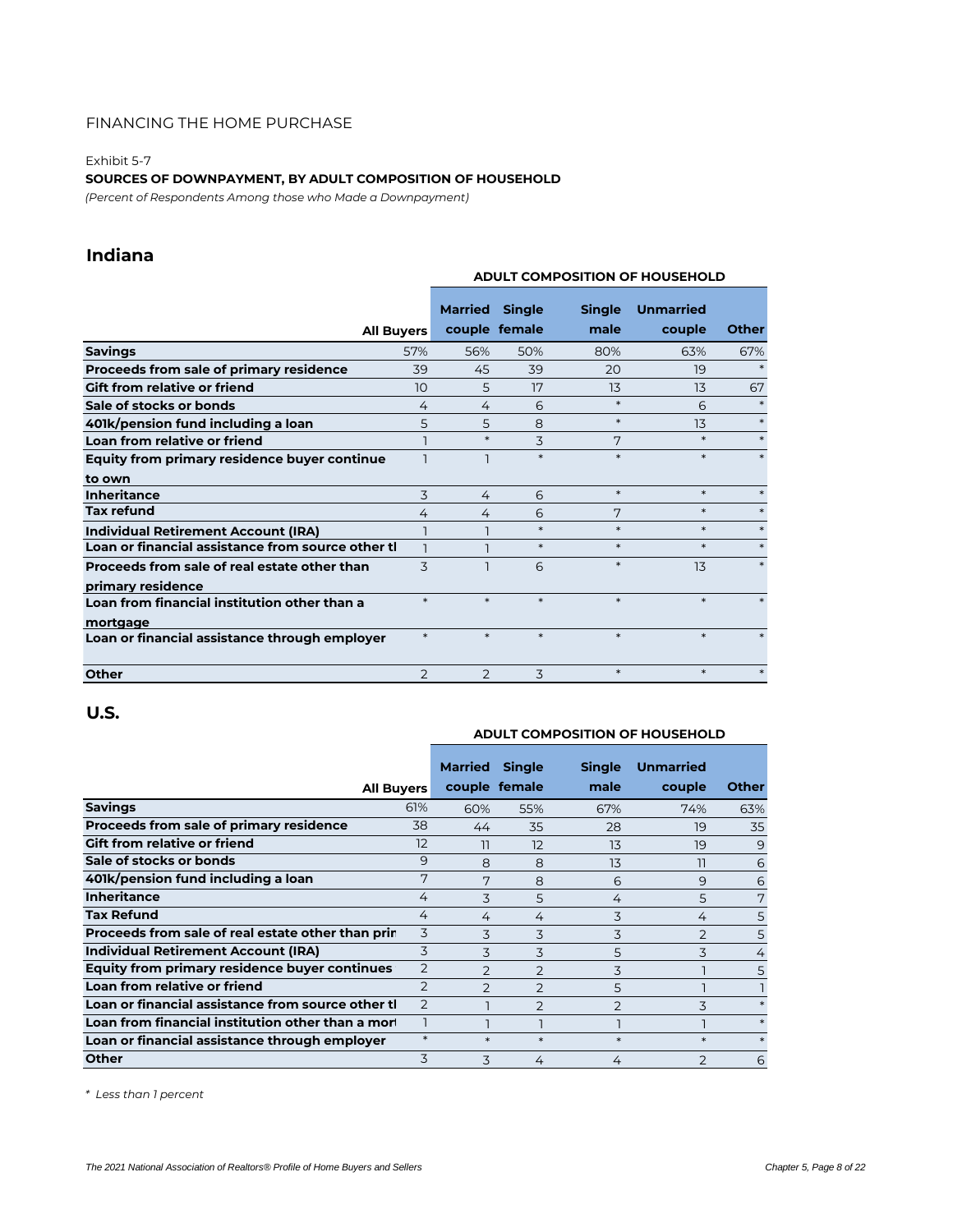### Exhibit 5-8

**YEARS DEBT DELAYED HOME BUYERS FROM SAVING FOR A DOWNPAYMENT OR BUYING A HOME** *(Percentage Distribution)*

# **Indiana**

|                      |               | <b>First-</b> |                |
|----------------------|---------------|---------------|----------------|
|                      | All           | time          | Repeat         |
|                      | <b>Buyers</b> | <b>Buyers</b> | <b>Buyers</b>  |
| One year             | 19%           | 21%           | 17%            |
| <b>Two years</b>     | 17            | 18            | 13             |
| Three years          | 12            | 6             | 22             |
| <b>Four years</b>    | 3             | 3             | 4              |
| <b>Five years</b>    | 10            | 12            | $\overline{4}$ |
| More than five years | 39            | 41            | 39             |
| <b>Median</b>        | 4             |               | $\overline{3}$ |

|                      |               | <b>FILST-</b> |               |
|----------------------|---------------|---------------|---------------|
|                      | All           | time          | Repeat        |
|                      | <b>Buyers</b> | <b>Buyers</b> | <b>Buyers</b> |
| One year             | 16%           | 13%           | 20%           |
| <b>Two years</b>     | 17            | 17            | 18            |
| Three years          | 14            | 14            | 14            |
| <b>Four years</b>    | 7             | 7             | 6             |
| <b>Five years</b>    | 19            | 19            | 19            |
| More than five years | 27            | 29            | 23            |
| <b>Median</b>        |               | 4             | 3             |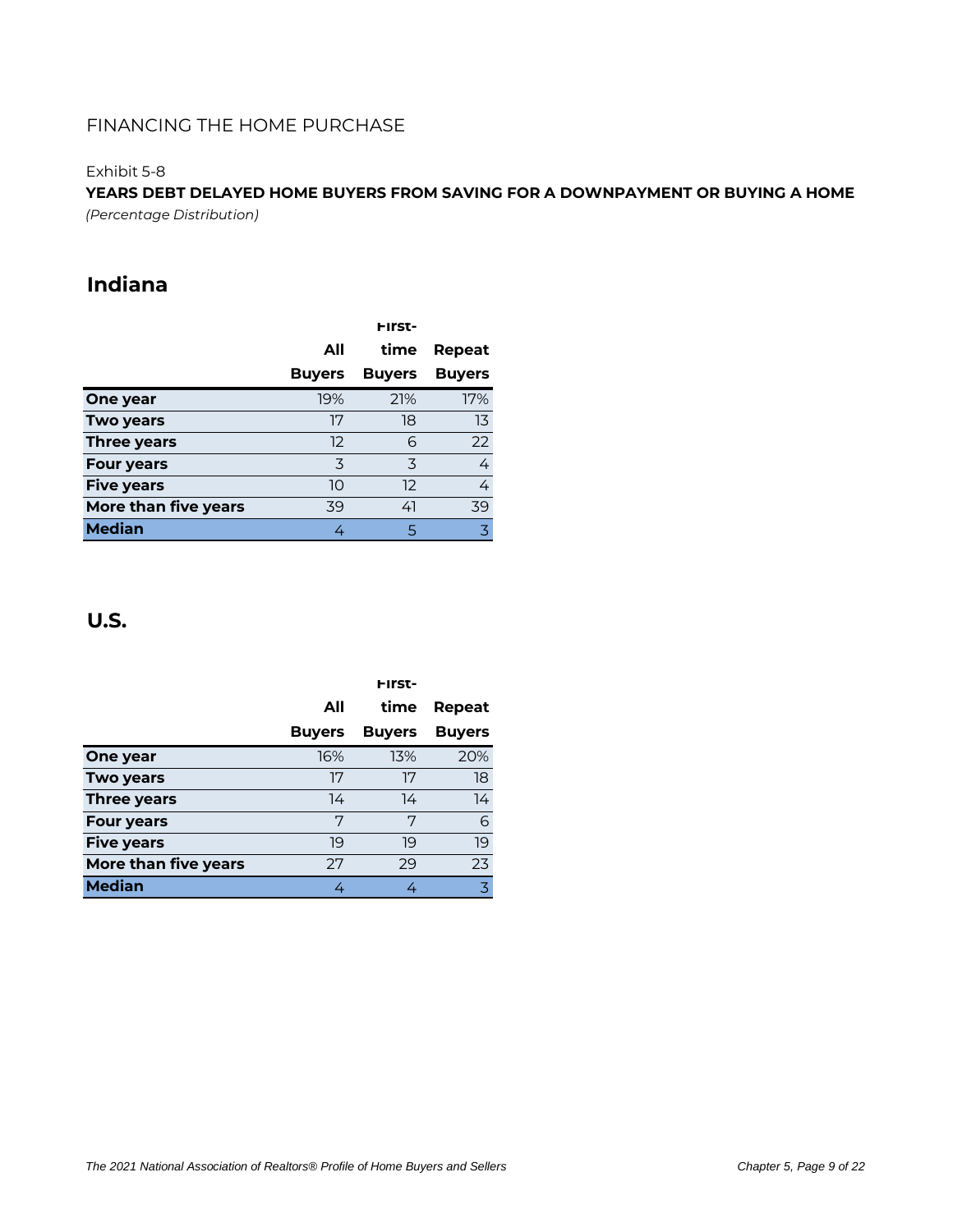#### Exhibit 5-9

**EXPENSES THAT DELAYED SAVING FOR A DOWNPAYMENT OR SAVING FOR A HOME PURCHASE, BY FIRST-TIME AND REPEAT BUYERS** *(Percent of Respondents Who Reported Saving for a Downpayment was Difficult)*

### **Indiana**

|                                               | All           | First-time     | Repeat        |
|-----------------------------------------------|---------------|----------------|---------------|
|                                               | <b>Buyers</b> | <b>Buyers</b>  | <b>Buyers</b> |
|                                               | 11%           | 21%            | 5%            |
| <b>Share Saving for Downpayment was</b>       |               |                |               |
| <b>Most Difficult Task in Buying Process:</b> |               |                |               |
| <b>Debt that Delayed Saving:</b>              |               |                |               |
| <b>Student Loans</b>                          | 33%           | 30%            | 21%           |
| <b>Credit card debt</b>                       | 16            | 21             | 25            |
| Car Ioan                                      | 18            | 26             | 18            |
| <b>Child care expenses</b>                    | 10            | 13             | 18            |
| <b>Health care costs</b>                      | $\mathbf{Q}$  | $\overline{2}$ | 7             |
| High rent/current mortgage payment            |               |                |               |
|                                               | 20            | 32             | 26            |
| Other                                         | 31            | 26             | 35            |

|                                               |                   | First-time    | Repeat         |
|-----------------------------------------------|-------------------|---------------|----------------|
|                                               | <b>All Buyers</b> | <b>Buyers</b> | <b>Buyers</b>  |
|                                               | 13%               | 29%           | 5%             |
| <b>Share Saving for Downpayment was</b>       |                   |               |                |
| <b>Most Difficult Task in Buying Process:</b> |                   |               |                |
| <b>Debt that Delayed Saving:</b>              |                   |               |                |
| <b>Student Loans</b>                          | 43%               | 46%           | 31%            |
| High rent/current mortgage payment            | 43                | 45            | 35             |
|                                               |                   |               |                |
| <b>Credit card debt</b>                       | 33                | 33            | 35             |
| Car Ioan                                      | 32                | 29            | 41             |
| <b>Child care expenses</b>                    | 13                | 10            | 23             |
| <b>Health care costs</b>                      | 13                | 12            | 15             |
| Other                                         | 13                | 13            | 14             |
| <b>Median Years Debt Delayed Home</b>         | 3                 | 3             | $\overline{2}$ |
| <b>Purchase Among Those Who Had</b>           |                   |               |                |
| <b>Difficulty Saving</b>                      |                   |               |                |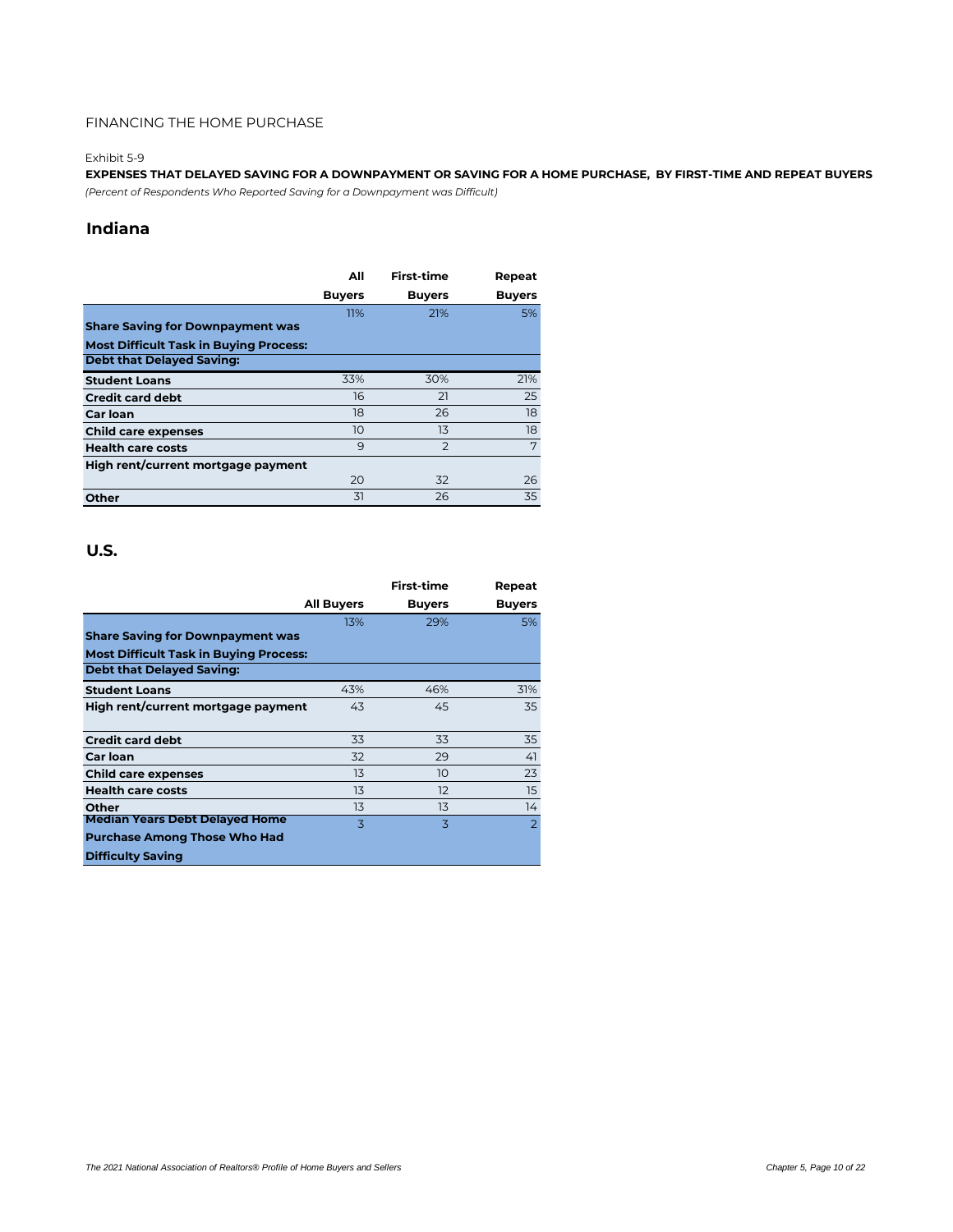#### Exhibit 5-10

**EXPENSES THAT DELAYED SAVING FOR A DOWNPAYMENT OR SAVING FOR A HOME PURCHASE, BY ADULT COMPOSITION OF HOUSEHOLD** *(Percent of Respondents Who Reported Saving for a Downpayment was Difficult)*

### **Indiana**

|                                         |                   | <b>Married</b> | <b>Single</b> |        | <b>Single Unmarried</b> |              |
|-----------------------------------------|-------------------|----------------|---------------|--------|-------------------------|--------------|
|                                         | <b>All Buyers</b> | couple         | female        | male   | couple                  | <b>Other</b> |
| <b>Share Saving for Downpayment was</b> | 11%               | 9%             | 23%           | $\ast$ | 11%                     | $\ast$       |
| <b>Most Difficult Task in Buying</b>    |                   |                |               |        |                         |              |
| <b>Process:</b>                         |                   |                |               |        |                         |              |
| <b>Debt that Delayed Saving:</b>        |                   |                |               |        |                         |              |
| <b>Student Loans</b>                    | 33%               | 36%            | 24%           | $\ast$ | 56%                     | $\ast$       |
| <b>Credit card debt</b>                 | 16                | 17             | 19            | $\ast$ | 11                      | $\ast$       |
| Car Ioan                                | 18                | 22             | 14            | $\ast$ | 11                      | $\ast$       |
| <b>Child care expenses</b>              | 10                | 14             | $\ast$        | $\ast$ | 11                      | $\ast$       |
| <b>Health care costs</b>                | 9                 | 8              | 5             | 50     | 11                      | $\ast$       |
| High rent/current mortgage              |                   |                |               |        |                         |              |
| payment                                 | 20                | 19             | 38            | $\ast$ | $\ast$                  | $\ast$       |
| Other                                   | 31                | 27             | 29            | 50     | 44                      | 100          |

|                                         |                   | <b>Married</b> | <b>Single</b> |                | <b>Single Unmarried</b> |                |
|-----------------------------------------|-------------------|----------------|---------------|----------------|-------------------------|----------------|
|                                         | <b>All Buyers</b> | couple         | female        | male           | couple                  | <b>Other</b>   |
|                                         |                   |                |               |                |                         |                |
| <b>Share Saving for Downpayment was</b> | 13%               | 12%            | 13%           | 14%            | 20%                     | 11%            |
| <b>Most Difficult Task in Buying</b>    |                   |                |               |                |                         |                |
| <b>Process:</b>                         |                   |                |               |                |                         |                |
| <b>Debt that Delayed Saving:</b>        |                   |                |               |                |                         |                |
| <b>Student Loans</b>                    | 43%               | 44%            | 46%           | 38%            | 40%                     | $\ast$         |
| High rent/current mortgage              | 43                | 42             | 33            | 38             | 57                      | 67             |
| payment                                 |                   |                |               |                |                         |                |
| <b>Credit card debt</b>                 | 33                | 33             | 40            | 21             | 38                      | $\ast$         |
| <b>Car loan</b>                         | 32                | 33             | 31            | 32             | 33                      | 8              |
| <b>Child care expenses</b>              | 13                | 17             | 11            | 8              | 7                       | 8              |
| <b>Health care costs</b>                | 13                | 14             | 13            | 10             | 12                      | $\ast$         |
| Other                                   | 13                | 11             | 14            | 16             | 18                      | 46             |
| <b>Median Years Debt Delayed Home</b>   | 3                 | 3              | 3             | $\overline{3}$ | $\mathcal{P}$           | $\overline{3}$ |
| <b>Purchase Among Those Who Had</b>     |                   |                |               |                |                         |                |
| <b>Difficulty Saving</b>                |                   |                |               |                |                         |                |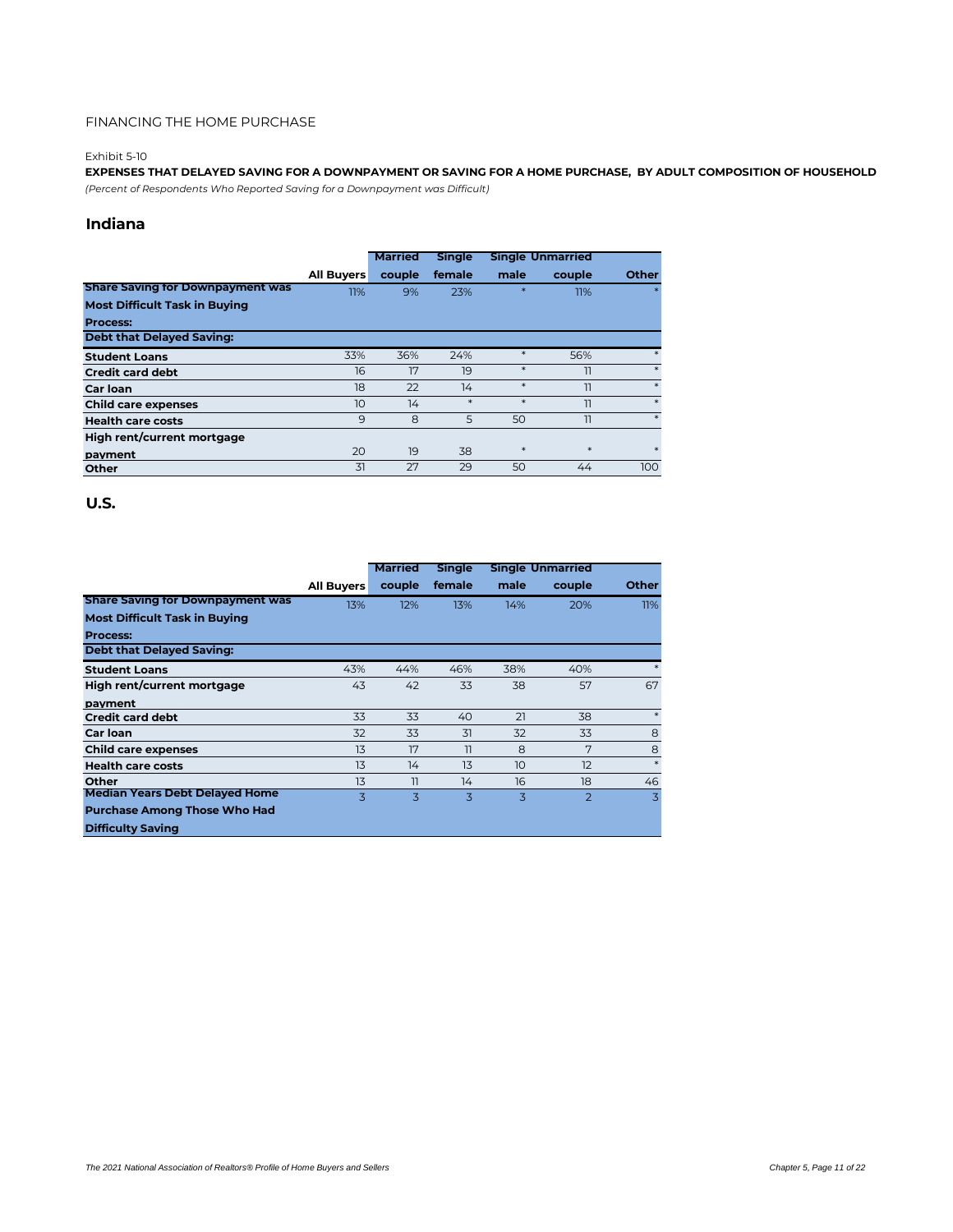#### Exhibit 5-11

**SACRIFICES MADE TO PURCHASE HOME, BY FIRST-TIME AND REPEAT BUYERS** *(Percent of Respondents)*

#### **Indiana**

|                                                     |                          | All First-time | Repeat         |
|-----------------------------------------------------|--------------------------|----------------|----------------|
|                                                     | <b>Buyers</b>            | <b>Buyers</b>  | <b>Buyers</b>  |
| Cut spending on luxury items or non-essential items | 18%                      | 30%            | 11%            |
| <b>Cut spending on entertainment</b>                | 15                       | 24             | 9              |
| Cut spending on clothes                             | וו                       | 14             | 7              |
| <b>Cancelled vacation plans</b>                     | 4                        | 7              | $\mathcal{P}$  |
| Earned extra income through a second job            | 5                        | 7              | $\overline{3}$ |
| Sold a vehicle or decided not to purchase a vehicle | 3                        | 3              | $\mathcal{P}$  |
| Moved in with friends/family without paying rent    | 4                        | 7              | $\mathcal{P}$  |
| Paid minimum payments on bills                      | 8                        | 14             | 3              |
| Other                                               | $\overline{\phantom{0}}$ |                | $\mathcal{P}$  |
| Did not need to make any sacrifices                 | 72                       | 55             | 82             |

|                                                     |               | All First-time | Repeat        |
|-----------------------------------------------------|---------------|----------------|---------------|
|                                                     | <b>Buyers</b> | <b>Buyers</b>  | <b>Buyers</b> |
| Did not need to make any sacrifices                 | 65%           | 47%            | 74%           |
| Other                                               | 4%            | 5%             | 4%            |
| Moved in with friends/family without paying rent    | 4%            | 6%             | 3%            |
| Sold a vehicle or decided not to purchase a vehicle | 5%            | 6%             | 4%            |
| Earned extra income through a second job            | 5%            | 10%            | 3%            |
| Paid minimum payments on bills                      | 6%            | 9%             | 4%            |
| <b>Cancelled vacation plans</b>                     | 7%            | 10%            | 5%            |
| Cut spending on clothes                             | 13%           | 22%            | 8%            |
| Cut spending on entertainment                       | 16%           | 26%            | 11%           |
| Cut spending on luxury or non-essential items       | 23%           | 37%            | 15%           |

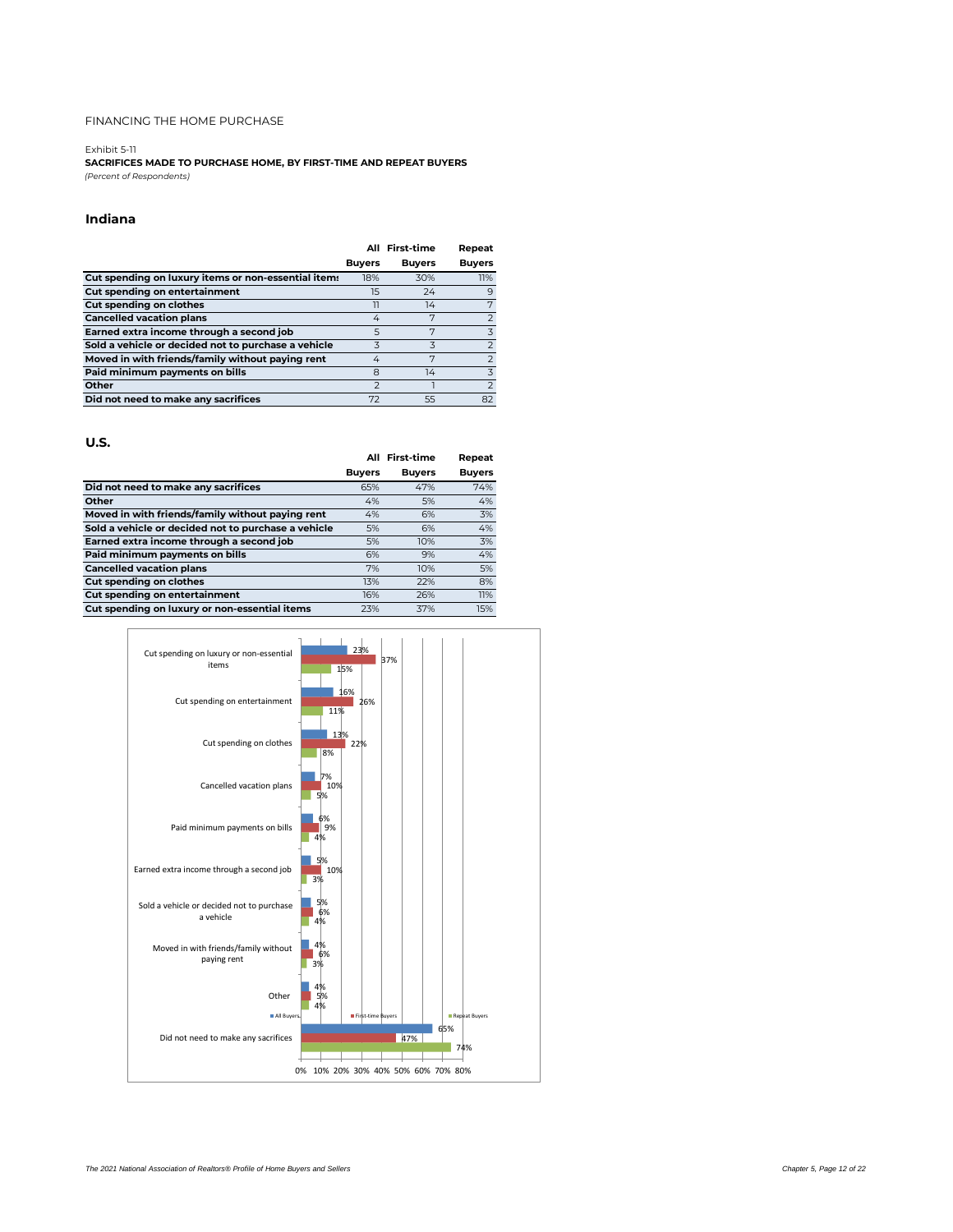### Exhibit 5-12

### **SACRIFICES MADE TO PURCHASE HOME, BY ADULT COMPOSITION OF HOUSEHOLD**

*(Percent of Respondents)*

# **Indiana**

|                                                     |               | <b>ADULT COMPOSITION OF HOUSEHOLD</b> |                    |        |                                       |              |  |
|-----------------------------------------------------|---------------|---------------------------------------|--------------------|--------|---------------------------------------|--------------|--|
|                                                     | AIII          |                                       |                    |        | <b>Married Single Single Unmarrie</b> |              |  |
|                                                     | <b>Buyers</b> |                                       | couple female male |        | d couple                              | <b>Other</b> |  |
| Cut spending on luxury items or non-essential item  | 18%           | 16%                                   | 15%                | 13%    | 28%                                   | 50%          |  |
| <b>Cut spending on entertainment</b>                | 15            | 15                                    | 8                  | 20     | 22                                    | 50           |  |
| <b>Cut spending on clothes</b>                      |               | 10                                    | 8                  | 13     | 22                                    |              |  |
| <b>Cancelled vacation plans</b>                     | 4             | 5                                     | $\ast$             | $\ast$ | $\ast$                                | 25           |  |
| Earned extra income through a second job            |               |                                       | 10                 | $\ast$ | 6                                     |              |  |
| Moved in with friends/family without paying rent    |               | 5                                     | $\ast$             | ⇁      | 6                                     | $\ast$       |  |
| Sold a vehicle or decided not to purchase a vehicle |               |                                       | 3                  | $\ast$ | $\ast$                                | $\ast$       |  |
| <b>Other</b>                                        |               | っ                                     | $\ast$             | $\ast$ | $\ast$                                | 25           |  |
| Did not need to make any sacrifices                 | 72            | 70                                    | 79                 | 80     | 67                                    | 25           |  |

# **U.S.**

### **ADULT COMPOSITION OF HOUSEHOLD**

|                                                     | <b>All</b>    |     |                    |     | <b>Married Single Single Unmarrie</b> |              |
|-----------------------------------------------------|---------------|-----|--------------------|-----|---------------------------------------|--------------|
|                                                     | <b>Buyers</b> |     | couple female male |     | d couple                              | <b>Other</b> |
| Cut spending on luxury or non-essential items       | 23%           | 20% | 27%                | 18% | 30%                                   | 30%          |
| <b>Cut spending on entertainment</b>                | 16            | 14  | 22                 | 15  | 23                                    | 22           |
| <b>Cut spending on clothes</b>                      | 13            | 10  | 21                 | 10  | 18                                    | 18           |
| <b>Cancelled vacation plans</b>                     |               | 6   | 9                  | 4   |                                       | 11           |
| Paid minimum payments on bills                      | 6             |     | 7                  |     | 9                                     | 3            |
| Earned extra income through a second job            | 5             |     | 6                  |     | 7                                     | 5            |
| Sold a vehicle or decided not to purchase a vehicle |               | 5   |                    | 5   |                                       | 4            |
| Moved in with friends/family without paying rent    | 4             | 4   | 5                  | 5   | 4                                     | 2            |
| <b>Other</b>                                        | 4             |     | 6                  | 4   | 4                                     | 10           |
| Did not need to make any sacrifices                 | 65            | 68  | 58                 | 68  | 55                                    | 58           |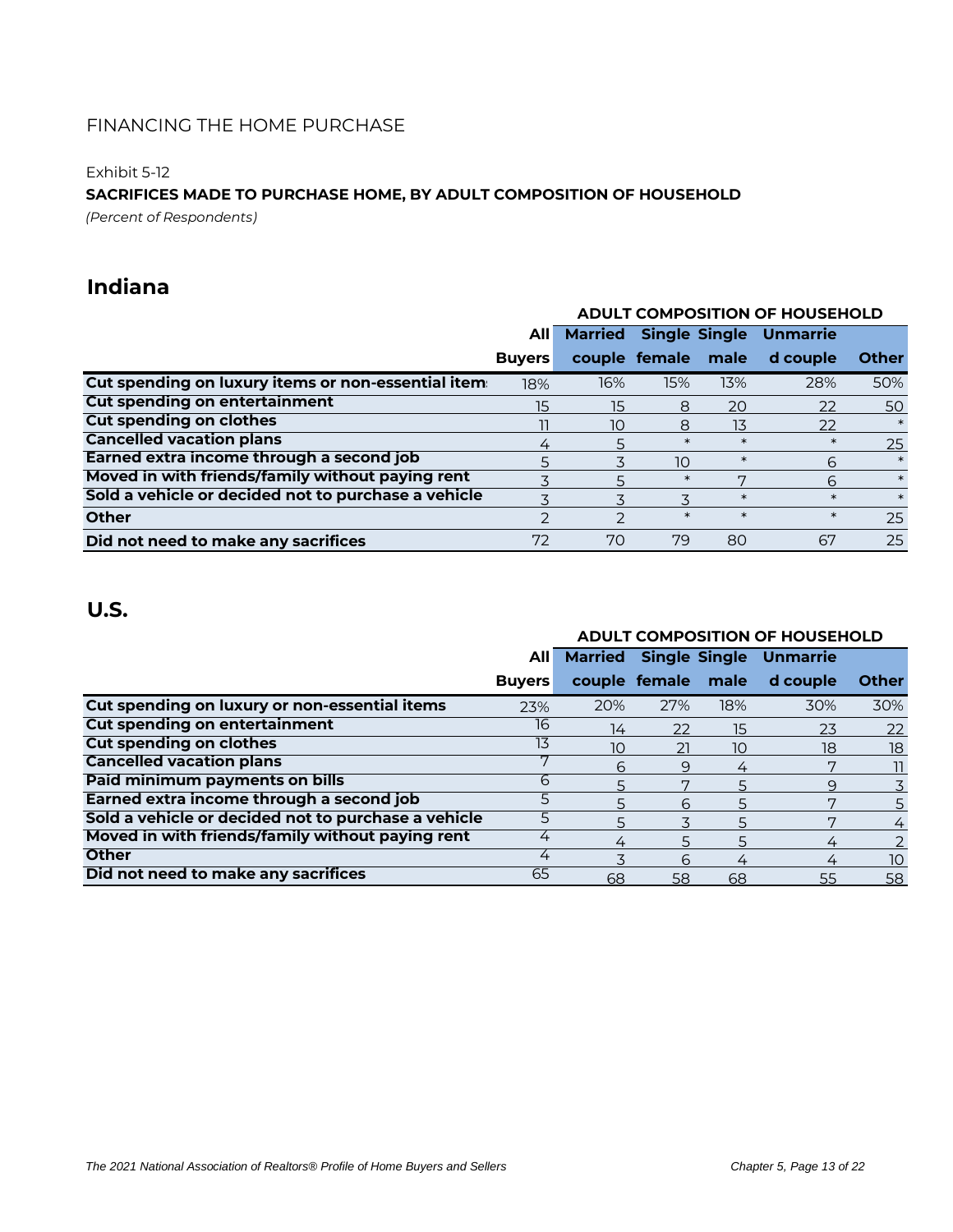Exhibit 5-13

# **DIFFICULTY OF MORTGAGE APPLICATION AND APPROVAL PROCESS, BY FIRST-**

### **TIME AND REPEAT BUYERS**

*(Percentage Distribution Among Those Who Financed Their Home Purchase)*

### **Indiana**

|                                               |                   | <b>First-time</b> | Repeat        |
|-----------------------------------------------|-------------------|-------------------|---------------|
|                                               | <b>All Buyers</b> | <b>Buyers</b>     | <b>Buyers</b> |
| Much more difficult than expected             | 7%                | 13%               | 4%            |
| Somewhat more difficult than expected         |                   | 16                |               |
| Not difficult/No more difficult than expected | 47                | 40                |               |
| <b>Easier than expected</b>                   | スつ                |                   |               |

*\* Less than 1 percent*

|                                               | Repeat        | <b>First-time</b> |                   |
|-----------------------------------------------|---------------|-------------------|-------------------|
|                                               | <b>Buyers</b> | <b>Buvers</b>     | <b>All Buyers</b> |
| Much more difficult than expected             | 8%            | 9%                | 9%                |
| Somewhat more difficult than expected         | 18%           | 25%               | 21%               |
| Not difficult/No more difficult than expected | 54%           | 41%               | 49%               |
| <b>Easier than expected</b>                   | 19%           | 26%               | 22%               |

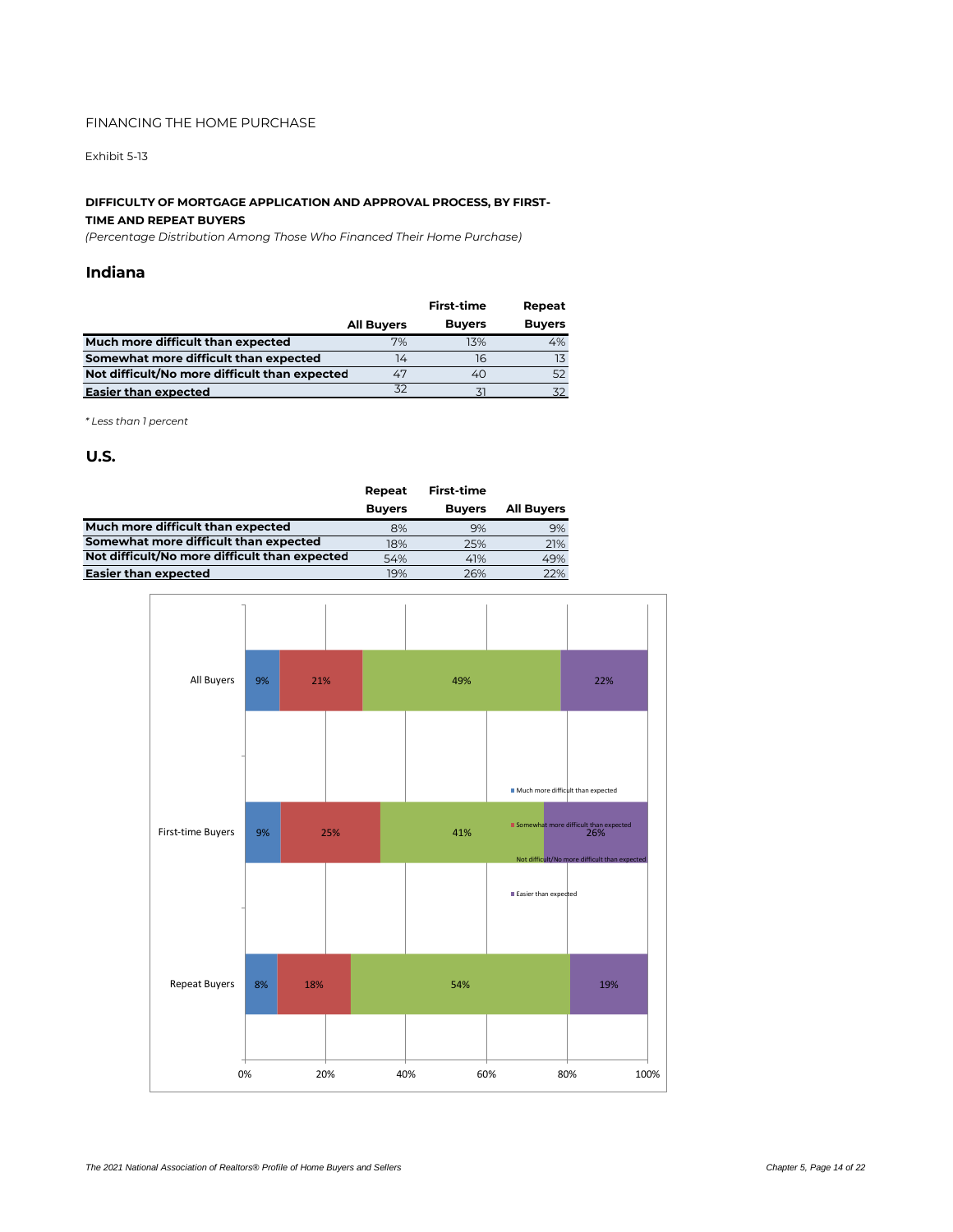#### Exhibit 5-14

#### **DIFFICULTY OF MORTGAGE APPLICATION AND APPROVAL PROCESS, BY ADULT COMPOSITION OF HOUSEHOLD**

*(Percentage Distribution Among Those Who Financed Their Home Purchase)*

### **Indiana**

|                                               |                      | <b>ADULT COMPOSITION OF HOUSEHOLD</b> |                                             |      |        |              |  |
|-----------------------------------------------|----------------------|---------------------------------------|---------------------------------------------|------|--------|--------------|--|
|                                               |                      | <b>Married</b>                        | <b>Single</b><br>Single<br><b>Unmarried</b> |      |        |              |  |
|                                               | <b>All Buyers</b>    | couple                                | female                                      | male | couple | <b>Other</b> |  |
| Much more difficult than expected             | 7%                   | 8%                                    | 8%                                          | 7%   | 6%     | $\ast$       |  |
| Somewhat more difficult than expected         | 14                   | 14                                    | 14                                          |      | 22     | $\ast$       |  |
| Not difficult/No more difficult than expected | 47                   | 47                                    | 42                                          | 47   | 61     | 25           |  |
| <b>Easier than expected</b>                   | 32<br>31<br>36<br>40 |                                       |                                             |      |        | 75           |  |

*\* Less than 1 percent*

|                                               |       | <b>ADULT COMPOSITION OF HOUSEHOLD</b>                                |     |             |     |               |
|-----------------------------------------------|-------|----------------------------------------------------------------------|-----|-------------|-----|---------------|
|                                               |       | <b>Married</b><br><b>Single</b><br><b>Single</b><br><b>Unmarried</b> |     |             |     |               |
|                                               | Other | couple                                                               |     | male female |     | couple Buyers |
| Much more difficult than expected             | 18%   | 7%                                                                   | 6%  | 8%          | 9%  | 9%            |
| Somewhat more difficult than expected         | 26%   | 21%                                                                  | 27% | 20%         | 20% | 21%           |
| Not difficult/No more difficult than expected | 36%   | 45%                                                                  | 42% | 50%         | 51% | 49%           |
| <b>Easier than expected</b>                   | 20%   | 26%                                                                  | 24% | 22%         | 20% | 22%           |

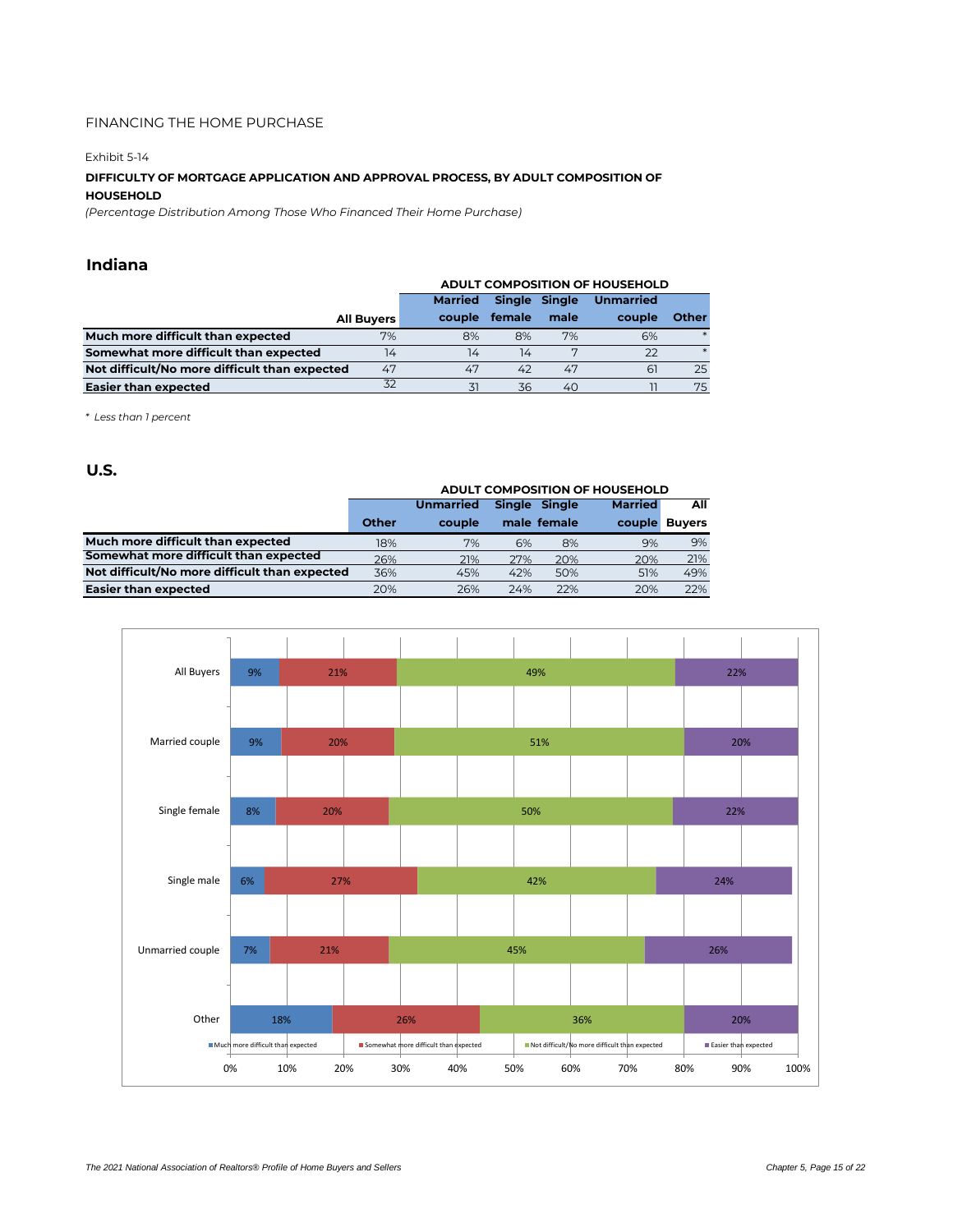### Exhibit 5-15

*(Percentage Distribution)* **BUYER MORTGAGE APPLICATION HAD BEEN REJECTED FROM MORTGAGE LENDER**

# **Indiana**

|                               | <b>All Buyers</b> | <b>First-time Buyers</b> | <b>Repeat Buyers</b> |
|-------------------------------|-------------------|--------------------------|----------------------|
| <b>Have had application</b>   | 8%                | 10%                      | 7%                   |
| denied                        |                   |                          |                      |
| <b>Median number of times</b> | ٦                 |                          |                      |
| application was denied        |                   |                          |                      |
|                               |                   |                          |                      |
| <b>Buyer reasons why</b>      |                   |                          |                      |
| rejected by mortgage          |                   |                          |                      |
| lender                        |                   |                          |                      |
| Debt to income ratio          | 13                | 13                       | 13                   |
| Low credit score              | 44                | 38                       | 50                   |
| Income was unable to          | $\ast$            | $\ast$                   | $\ast$               |
| be verified                   |                   |                          |                      |
| Not enough money in           | 6                 | $\ast$                   | 13                   |
| reserves                      |                   |                          |                      |
| <b>Insufficient</b>           | 19                | 13                       | 25                   |
| downpayment                   |                   |                          |                      |
| <b>Too soon after</b>         | $\ast$            | $\ast$                   | $\ast$               |
| refinancing another           |                   |                          |                      |
| property                      |                   |                          |                      |
| Other                         | 31                | 38                       | 25                   |

|                                | <b>All Buyers</b> | <b>First-time Buyers</b> | <b>Repeat Buyers</b> |
|--------------------------------|-------------------|--------------------------|----------------------|
| <b>Have had application</b>    | 4%                | 6%                       | 4%                   |
| denied                         |                   |                          |                      |
| <b>Median number of times</b>  | 1                 | ٦                        |                      |
| application was denied         |                   |                          |                      |
| <b>Buyer reasons why</b>       |                   |                          |                      |
| rejected by mortgage           |                   |                          |                      |
| lender<br>Debt to income ratio | 32%               | 36%                      | 29%                  |
| Low credit score               | 23                | 36                       | 12                   |
| Income was unable to           | 11                | 11                       | 12                   |
| be verified                    |                   |                          |                      |
| <b>Insufficient</b>            | 8                 | 13                       | $\overline{2}$       |
| downpayment                    |                   |                          |                      |
| Not enough money in            | 8                 | 11                       | 5                    |
| reserves                       |                   |                          |                      |
| Too soon after                 |                   | $\ast$                   | $\overline{2}$       |
| refinancing another            |                   |                          |                      |
| property                       |                   |                          |                      |
| Don't know                     | 8                 | 5                        | 10 <sup>°</sup>      |
| Other                          | 36                | 25                       | 45                   |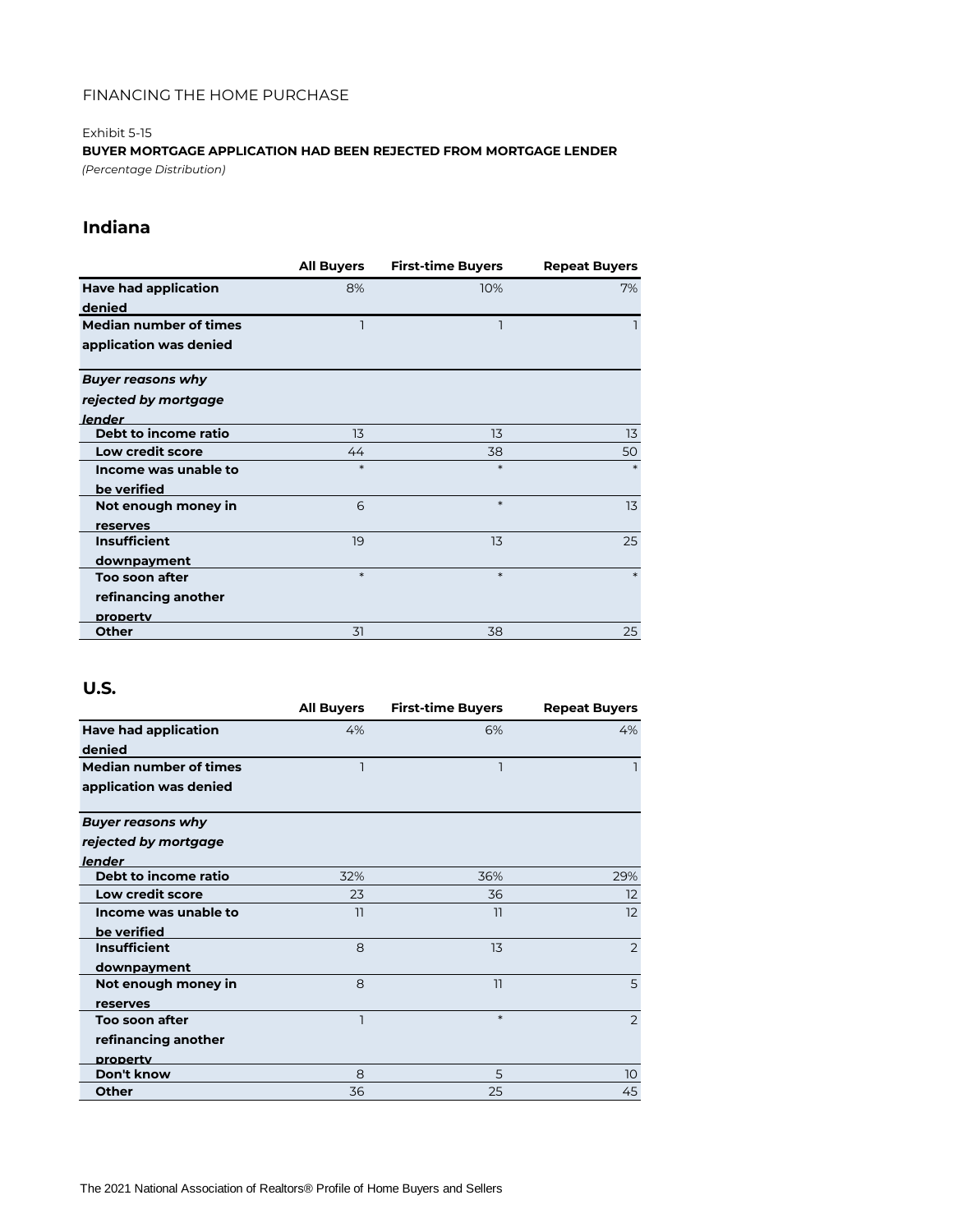### Exhibit 5-16

**BUYERS WHO HAVE STUDENT LOAN DEBT**

*(Percenage Distribution)*

# **Indiana**

|                         |                   | First-time    | <b>Repeat</b> |
|-------------------------|-------------------|---------------|---------------|
|                         | <b>All Buyers</b> | <b>Buyers</b> | <b>Buyers</b> |
| Have student loan debt  |                   |               |               |
|                         | 29%               | 41%           | 22%           |
| <b>Under \$10,000</b>   | 16%               | 21%           | 12%           |
| \$10,000 to \$24,999    | 29                | 24            | 35            |
| \$25,000 to \$49,999    | 23                | 17            | 31            |
| \$50,000 to \$74,999    | 16                | 17            | 12            |
| \$75,000 or more        | 16                | 21            | 12            |
| <b>Median amount of</b> | \$28,300          | \$30,000      | \$25,800      |
| student loan debt       |                   |               |               |

|                         |                   | <b>First-time</b> | <b>Repeat</b> |
|-------------------------|-------------------|-------------------|---------------|
|                         | <b>All Buyers</b> | <b>Buyers</b>     | <b>Buyers</b> |
| Have student loan debt  | 23%               | 37%               | 16%           |
|                         |                   |                   |               |
| <b>Under \$10,000</b>   | 17%               | 15%               | 19%           |
| \$10,000 to \$24,999    | 25                | 25                | 25            |
| \$25,000 to \$49,999    | 22                | 22                | 21            |
| \$50,000 to \$74,999    | 16                | 19                | 12            |
| \$75,000 or more        | 20                | 18                | 23            |
| <b>Median amount of</b> | \$30,000          | \$30,000          | \$30,000      |
| student loan debt       |                   |                   |               |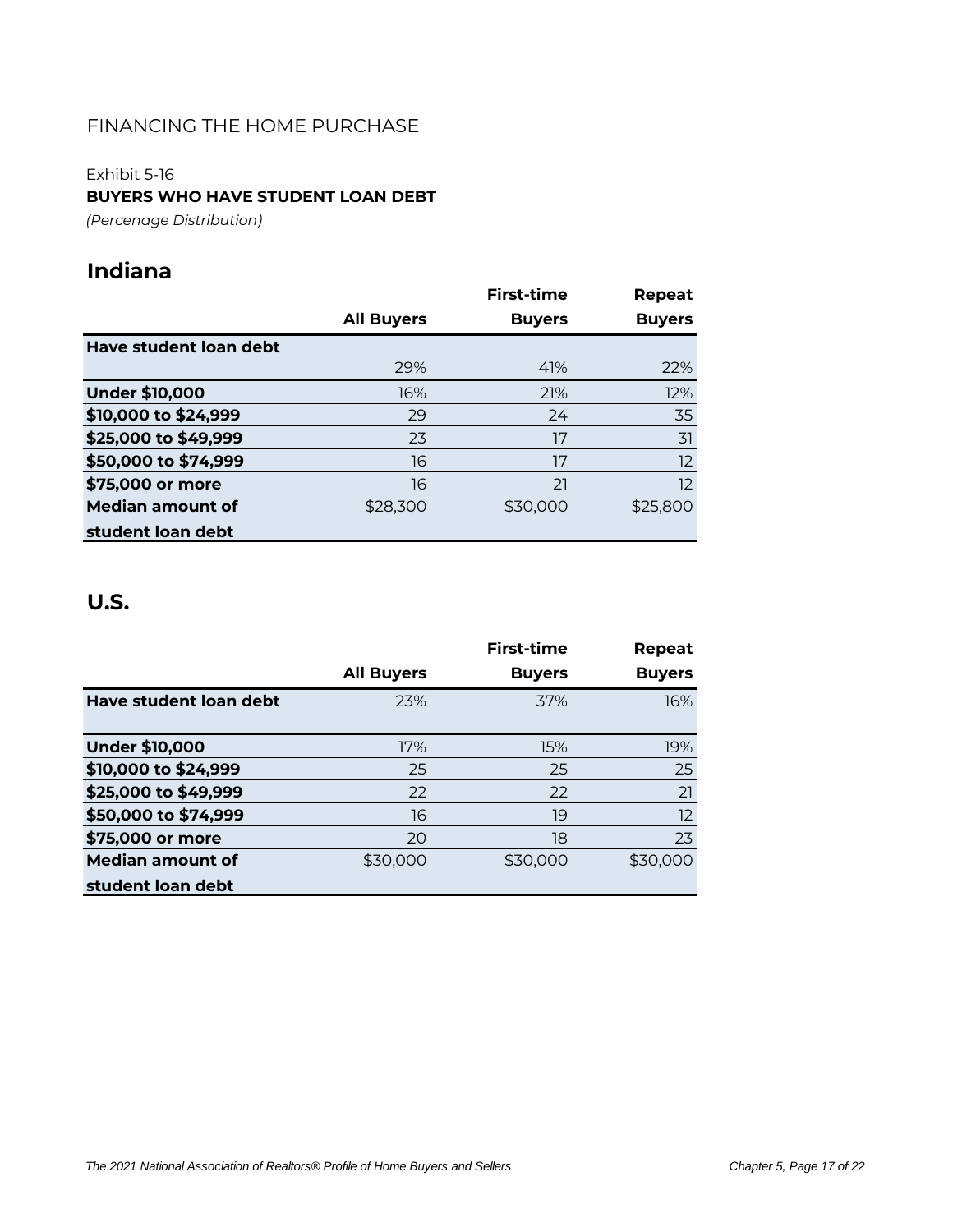Exhibit 5-17

**BUYER PREVIOUSLY SOLD A DISTRESSED PROPERTY (SHORT SALE OR FORECLOSURE)** *(Percentage Distribution)*

# **Indiana**

|                                    | <b>All Buyers</b> |
|------------------------------------|-------------------|
| <b>Previously had a distressed</b> |                   |
| property sale                      | 9%                |
| <b>Median year of sale</b>         | 2010              |

|                                    | <b>All Buyers</b> |
|------------------------------------|-------------------|
| <b>Previously had a distressed</b> |                   |
| property sale                      | 6%                |
| <b>Median year of sale</b>         | 2011              |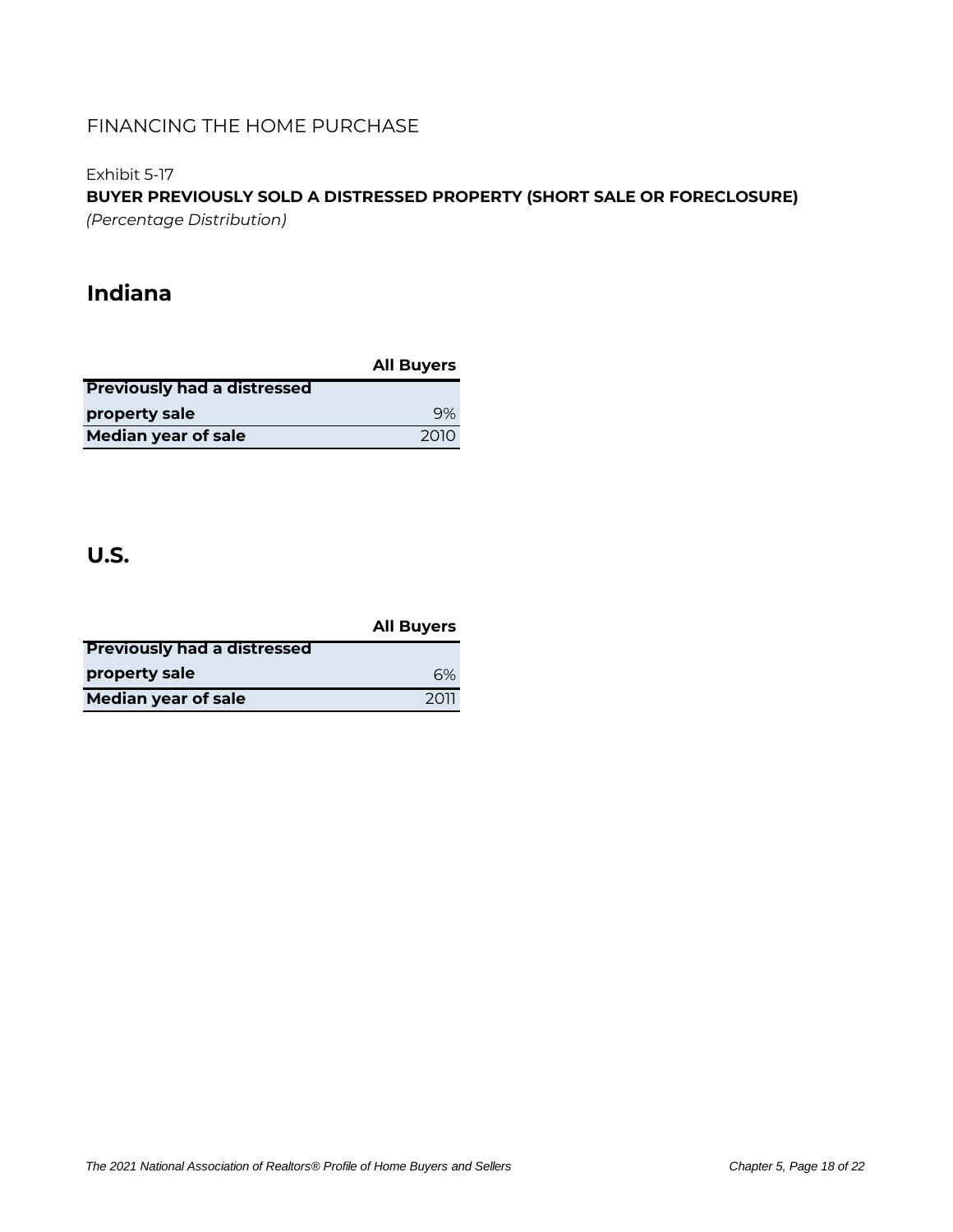#### Exhibit 5-18

#### **TYPE OF MORTGAGE, FIRST-TIME AND REPEAT BUYERS**

*(Percentage Distribution Among Those Who Financed Their Home Purchase)*

### **Indiana**

|                                     |                   | <b>First-time</b> | Repeat        |
|-------------------------------------|-------------------|-------------------|---------------|
|                                     | <b>All Buyers</b> | <b>Buyers</b>     | <b>Buyers</b> |
| <b>Fixed-rate mortgage</b>          | 98%               | $*$               | 100%          |
| Fixed-then adjustable rate mortgage | 2%                | 94%               |               |
| Adjustable-rate mortgage            | $*$               |                   |               |
| Don't know                          |                   | $\ast$            |               |
| Other                               | *                 |                   |               |

*\* Less than 1 percent*

### **U.S.**

|                                     | Repeat        | <b>First-time</b> |                   |
|-------------------------------------|---------------|-------------------|-------------------|
|                                     | <b>Buyers</b> | <b>Buyers</b>     | <b>All Buyers</b> |
| <b>Fixed-rate mortgage</b>          | 94%           | 94%               | 94%               |
| Fixed-then adjustable rate mortgage | 2%            | 2%                | 2%                |
| Adjustable-rate mortgage            | 1%            | 1%                | 1%                |
| Don't know                          | 1%            | 3%                | 2%                |
| Other                               | 3%            | 1%                | 2%                |

*\* Less than 1 percent*

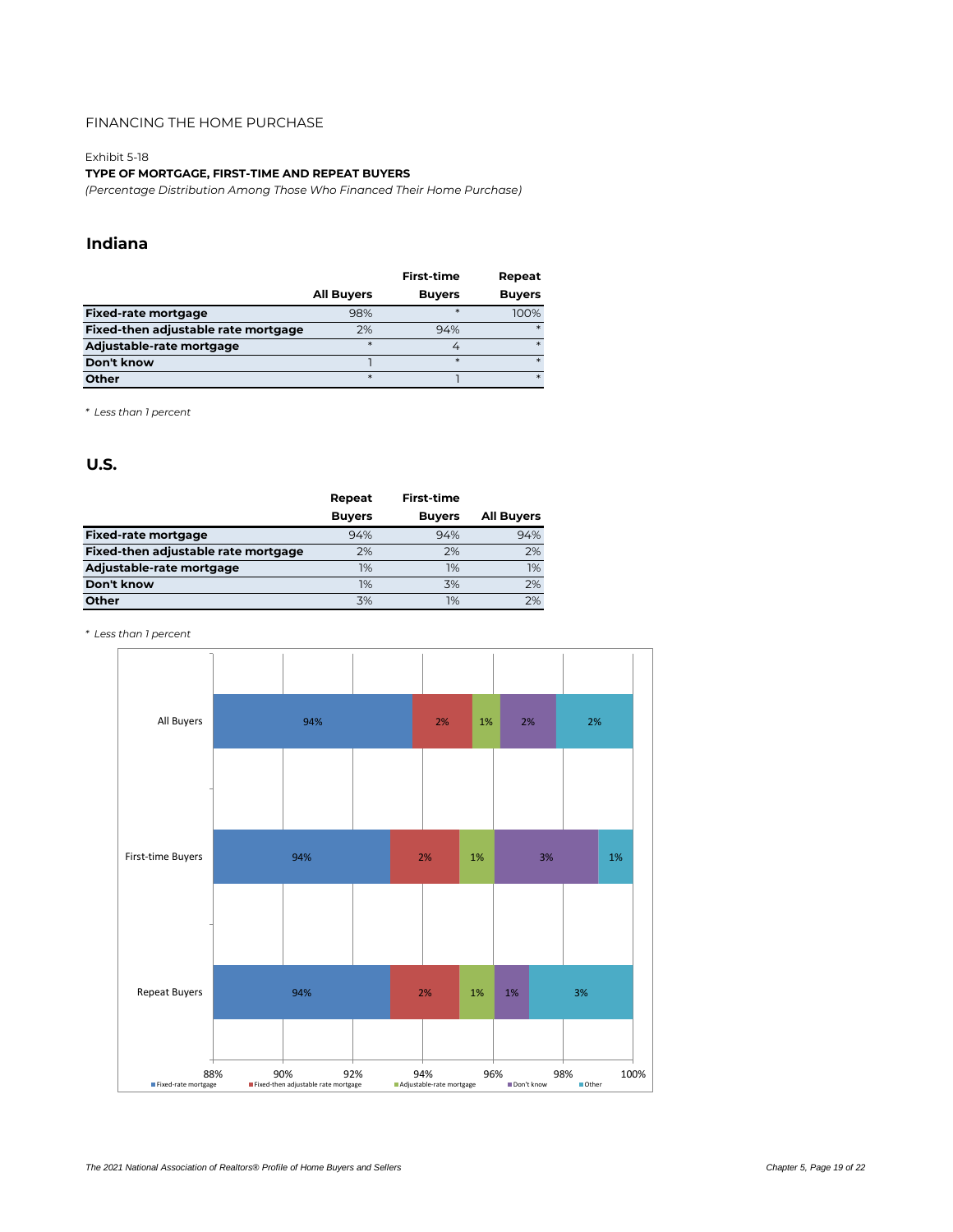#### Exhibit 5-19

#### **TYPE OF LOAN, FIRST-TIME AND REPEAT BUYERS**

*(Percentage Distribution Among those who Financed their Home Purchase)*

## **Indiana**

|                     |                   | <b>First-time</b> | Repeat        |
|---------------------|-------------------|-------------------|---------------|
|                     | <b>All Buyers</b> | <b>Buyers</b>     | <b>Buyers</b> |
| <b>Conventional</b> | 73%               | 59%               | 82%           |
| <b>VA</b>           | 8                 |                   |               |
| <b>FHA</b>          | 15                | 26                |               |
| Don't know          |                   |                   |               |
| Other               |                   |                   |               |

*\* Less than 1 percent*

|                   | Repeat        | First-time    |                   |
|-------------------|---------------|---------------|-------------------|
|                   | <b>Buyers</b> | <b>Buyers</b> | <b>All Buyers</b> |
| Conventional      | 74%           | 61%           | 69%               |
| <b>FHA</b>        | 10%           | 23%           | 15%               |
| <b>VA</b>         | 10%           | 6%            | 9%                |
| <b>Don't Know</b> | 3%            | 6%            | 4%                |
| <b>Other</b>      | 3%            | 4%            | 4%                |

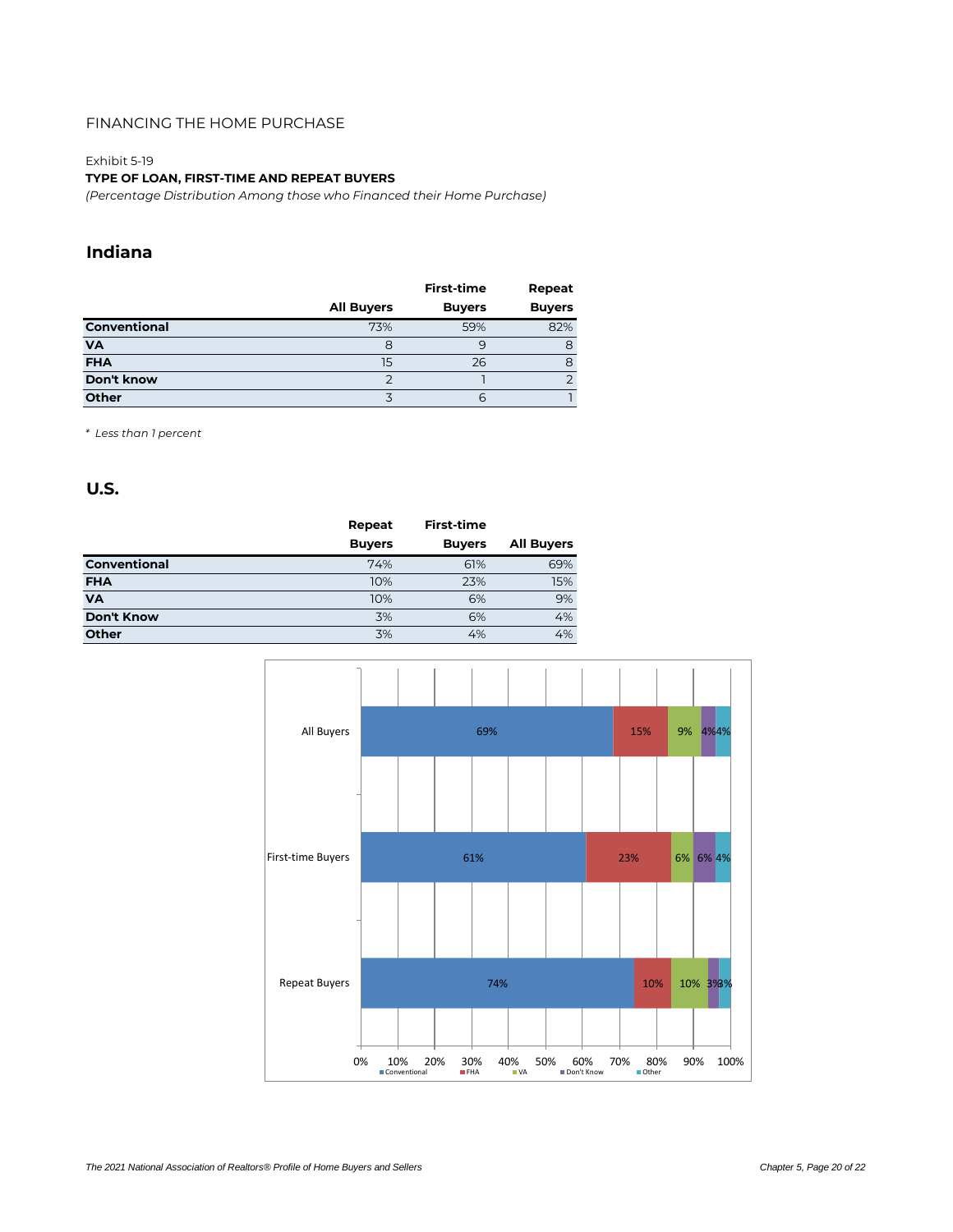#### Exhibit 5-20

### **BUYERS' VIEW OF HOMES AS A FINANCIAL INVESTMENT, FIRST-TIME AND REPEAT BUYERS, AND BUYERS OF NEW AND PREVIOUSLY OWNED HOMES**

*(Percentage Distribution)*

# **Indiana**

|                                  |                   |                   |        | <b>BUYERS OF</b> |                                 |  |  |
|----------------------------------|-------------------|-------------------|--------|------------------|---------------------------------|--|--|
|                                  |                   | <b>First-time</b> | Repeat | <b>New</b>       | <b>Previously</b>               |  |  |
|                                  | <b>All Buyers</b> | <b>Buyers</b>     |        |                  | <b>Buyers Homes Owned Homes</b> |  |  |
| <b>Good financial investment</b> | 76%               | 76%               | 76%    | 89%              | 75%                             |  |  |
| <b>Better than stocks</b>        | 36                | 42                | 33     | 53               | 35                              |  |  |
| About as good as stocks          | 27                | 24                | 28     | 24               | 27                              |  |  |
| Not as good as stocks            | 13                | 10                | 15     | 12               | 13                              |  |  |
| Not a good financial investment  | 4                 |                   | 5      | $\ast$           |                                 |  |  |
| Don't know                       | 19                | 23                | 18     | 12               | 20                              |  |  |

*\* Less than 1 percent*

# **U.S.**

|                                  |                   |               |        | po i linj vi |                                 |  |  |
|----------------------------------|-------------------|---------------|--------|--------------|---------------------------------|--|--|
|                                  |                   | First-time    | Repeat | <b>New</b>   | <b>Previously</b>               |  |  |
|                                  | <b>All Buyers</b> | <b>Buyers</b> |        |              | <b>Buyers Homes Owned Homes</b> |  |  |
| <b>Good financial investment</b> | 86%               | 86%           | 86%    | 86%          | 86%                             |  |  |
| <b>Better than stocks</b>        | 43                | 44            | 43     | 43           | 43                              |  |  |
| About as good as stocks          | 30                | 30            | 29     | 31           | 30                              |  |  |
| Not as good as stocks            | 13                | 12            | 14     | 12           | 13                              |  |  |
| Not a good financial investment  | 3                 | っ             | 4      | 3            | $\overline{3}$                  |  |  |
| Don't know                       |                   | 12            |        | 10           | 11                              |  |  |

# **BUYERS OF**